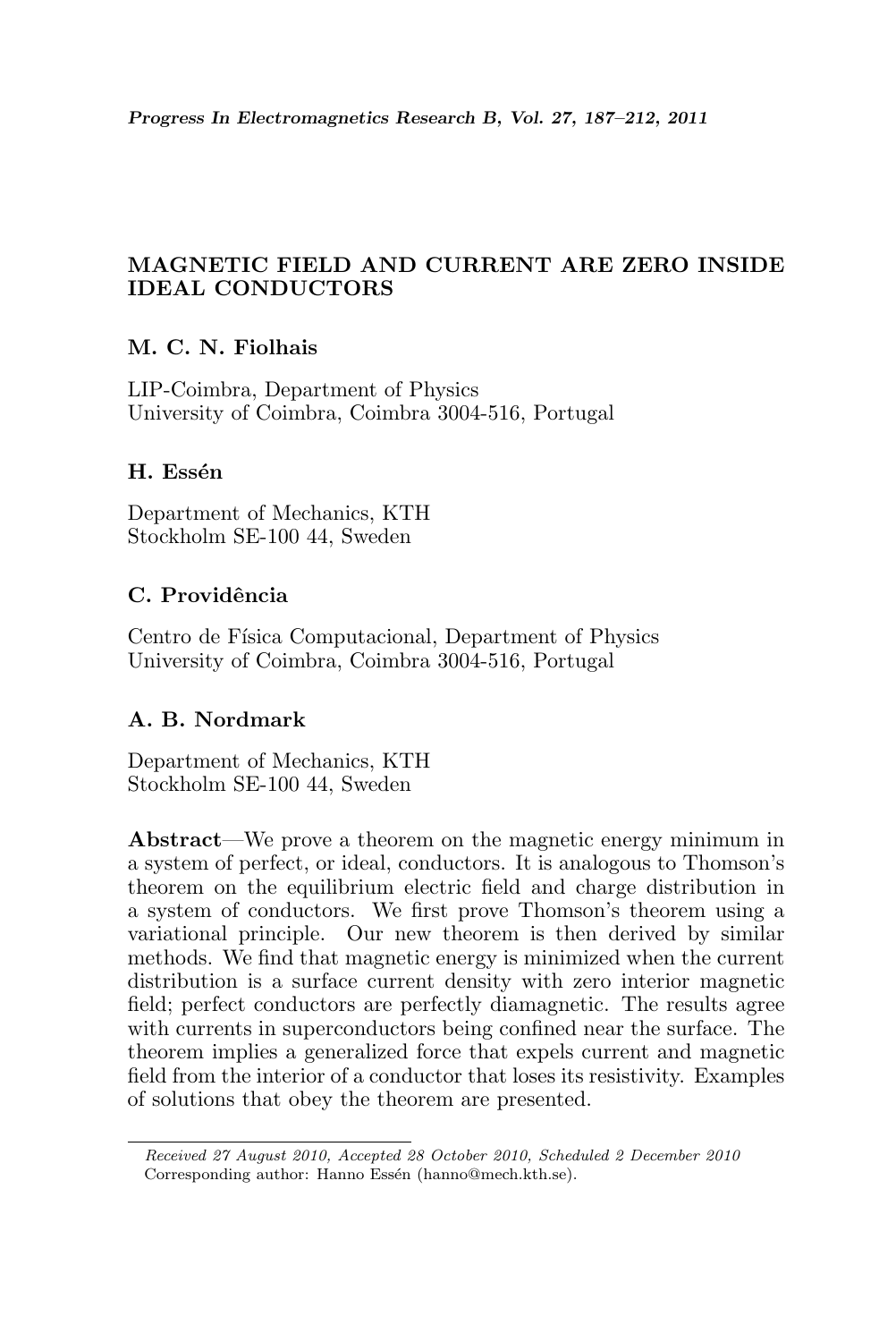## 1. INTRODUCTION

Thomson's theorem states that electric charge density on a set of fixed conductors at static equilibrium is distributed on the surface of the conductors in such a way that the interior electric field is zero and the surface electric field is normal to the surface. Here, we will prove an analogous theorem on the magnetic field and current distribution in ideal conductors. We find that a stationary current density must distribute itself on the surface of the conductors in such a way that the interior magnetic field is zero while the surface magnetic field is perpendicular to both the current density and the surface normal.

When W. Thomson (Lord Kelvin) derived his theorem in 1848 a magnetic analog did not seem interesting since conductors with zero resistivity were unknown. Since the discovery of superconductivity in 1911 this has changed and stationary current distributions in type I superconductors, below the critical field, indeed obey our theorem. In spite of this the theorem is not stated, hardly even hinted at, in the literature. We wish to emphasize that even though the theorem applies to superconductors, phase transitions, statistical mechanics, or thermodynamics are irrelevant. Zero resistivity is simply assumed, not explained or derived. The theorem is purely a consequence of classical electromagnetism.

The outline of this article is as follows. We start by deriving Thomson's theorem using a variational principle. We then derive our minimum magnetic energy theorem in an analogous way and discuss previous work on the problem. After that an illuminating example is presented in which the energy reduction due the interior field expulsion can be calculated explicitly. Two Appendices give further motivation and explicit solutions illustrating the theorem for simple systems.

## 2. ENERGY MINIMUM THEOREMS

Electromagnetic energy can be written in a number of different ways. Since we will be interested in conductors and superconductors we will assume that microscopic dipoles play no essential role. The source of electric and magnetic fields from conductors and superconductors are known to be due to the distribution and motion of conduction electrons relative to the positive ion background† . Distinguishing between the  $D$ ,  $H$  and  $E$ ,  $B$  fields is then unnecessary. That this is valid when treating the thermodynamics of the Meissner effect in type I superconductors is stressed by Carr [1]. Relevant energy expressions

<sup>†</sup> We return to the experimental evidence for this in Appendix B.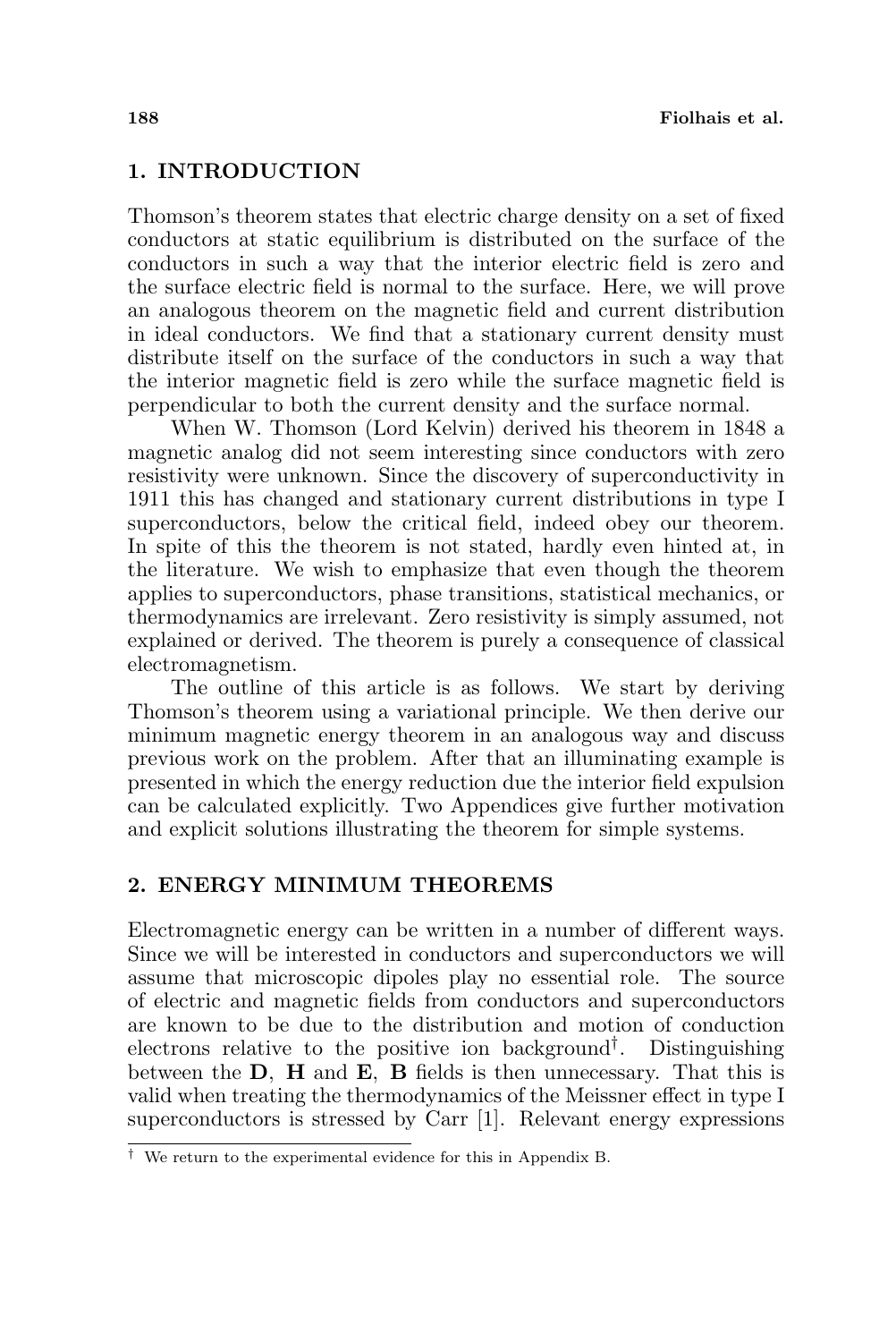Progress In Electromagnetics Research B, Vol. 27, 2011 189

are then,

$$
E_{\rm e} + E_{\rm m} = \frac{1}{8\pi} \int (\mathbf{E}^2 + \mathbf{B}^2) dV
$$
 (1)

$$
= \frac{1}{2} \int \left( \varrho \phi + \frac{1}{c} \mathbf{j} \cdot \mathbf{A} \right) dV \tag{2}
$$

$$
= \frac{1}{2} \int \int \left( \frac{\varrho(\mathbf{r}) \varrho(\mathbf{r}') + \frac{1}{c^2} \mathbf{j}(\mathbf{r}) \cdot \mathbf{j}(\mathbf{r}')}{|\mathbf{r} - \mathbf{r}'|} \right) dV dV'. \tag{3}
$$

Here, the first form is always valid while the two following assume quasi statics, i.e., essentially negligible radiation.

According to Thomson's theorem, the electric charge on a set of conductors distributes itself on the conductor surfaces thereby minimizing the electrostatic energy. W. Thomson did not present a formal mathematical proof but such proofs may be found in most classic textbooks [2–5]. A recent derivation of the theorem in its differential form is by Bakhoum [6]. A derivation based on a variational principle can be found in the textbook by Kovetz [7]. A different approach also based on a variational principle, is presented below. Thomson's result is widely known and is useful in many applications. It has, e.g., been used to determine the induced surface charge density [8, 9], and in the tracing and the visualization of curvilinear squares field maps [6]. Other applications range from interesting teaching tools [10] to useful computational methods such as Monte Carlo energy minimization [11].

There are various similarities between electrostatics and magnetostatics, or quasi-statics, but for resistive media the magnetic field due to current dissipates<sup> $\ddagger$ </sup>. For *perfect*, or *ideal* conductors, however, there should be something corresponding to the magnetic version of Thomson's theorem. Indeed, below we will prove a theorem analogous to that of Thomson: Magnetic energy is minimized by surface current distributions such that the magnetic field is zero inside while the surface field is normal to the current and the surface normal. Energy conservation is assumed restricting the validity to perfect, or ideal, conductors. Previously somewhat similar results have appeared in the literature [12, 13] and we discuss those below.

 $\frac{1}{x}$  Note that we are *not* concerned with magnetism due to microscopic dipole density.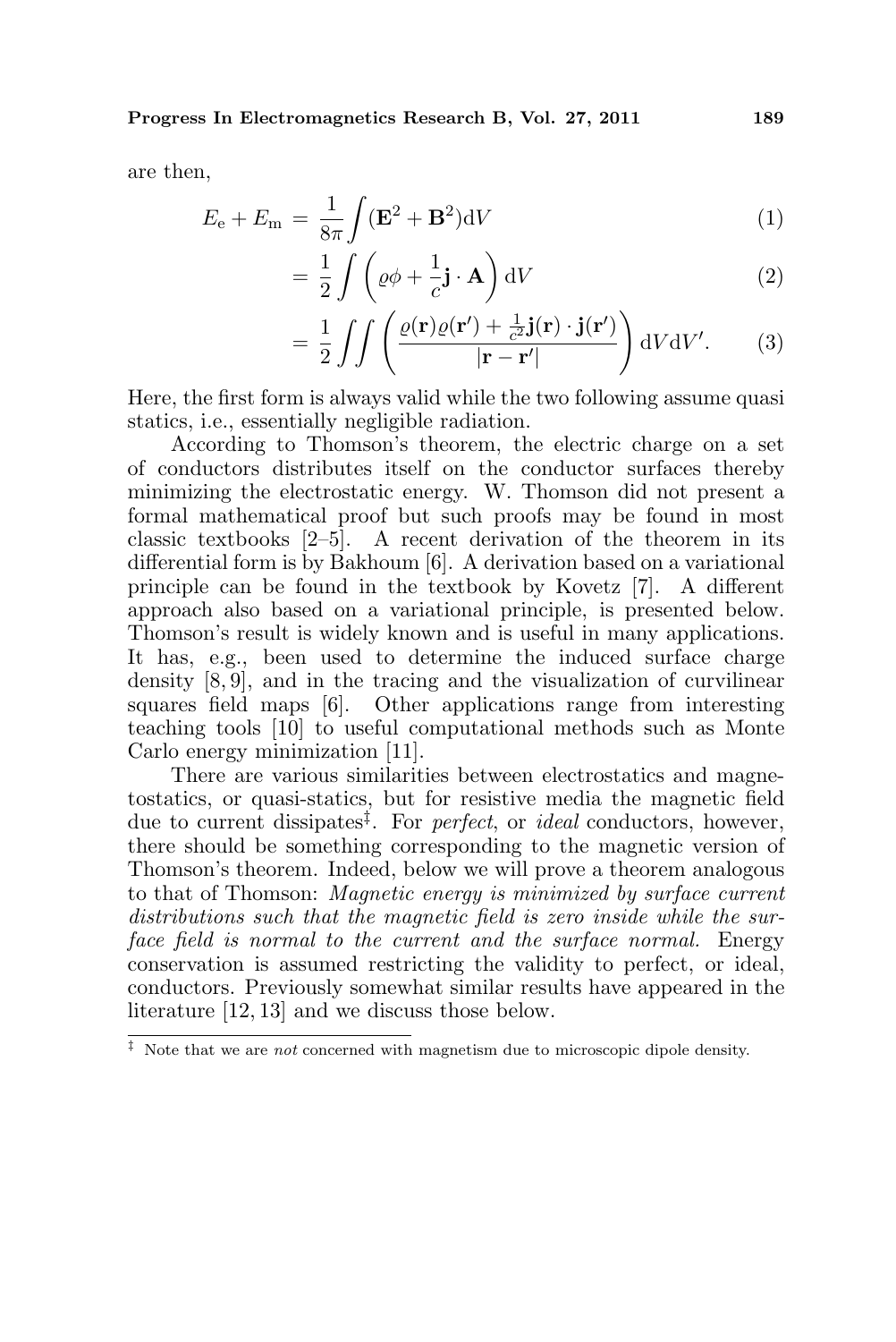## 2.1. Thomson's Theorem

In equilibrium, the electrostatic energy functional for a system of conductors surrounded by vacuum, may be written as  $\S$ ,

$$
E_{\rm e} = \int_{V} \left[ \varrho \phi - \frac{1}{8\pi} \left( \nabla \phi \right)^2 \right] dV, \tag{4}
$$

by combining the electric parts of (1) and (2) and using  $\mathbf{E} = -\nabla \phi$ . We now split the integration region into the volume of the conductors,  $V_{\text{in}}$ , the exterior volume,  $V_{\text{out}}$ , and the boundary surfaces  $S$ ,

$$
E_{\rm e} = \int_{V_{\rm in}} \left[ \varrho \phi - \frac{1}{8\pi} \left( \nabla \phi \right)^2 \right] dV - \int_{V_{\rm out}} \frac{1}{8\pi} \left( \nabla \phi \right)^2 dV + \int_{S} \sigma \phi \, dS, \tag{5}
$$

where  $\sigma$  is the surface charge distribution.

We now use,  $(\nabla \phi)^2 = \nabla \cdot (\phi \nabla \phi) - \phi \nabla^2 \phi$ , and rewrite the divergencies using Gauss theorem. The energy functional then becomes,

$$
E_{\rm e} = \int_{V_{\rm in}} \left[ \varrho \phi + \frac{1}{8\pi} \phi \nabla^2 \phi \right] dV - \int_{V_{\rm out}} \frac{1}{8\pi} \phi \nabla^2 \phi dV
$$

$$
+ \int_{S} \left[ \sigma \phi - \frac{1}{8\pi} \phi \hat{\mathbf{n}} \cdot (\nabla^+ \phi - \nabla^- \phi) \right] dS,
$$
(6)

where  $\nabla^+$  and  $\nabla^-$  are the gradient operators at the surface in the outer and inner limits, respectively. The total charge in each conductor is constant and restricted to the conductor volume and surface. We handle this constraint by introducing a Lagrange multiplier  $\lambda$ . Infinitesimal variation of the energy then gives,

$$
\delta E_{\rm e} = \int_{V_{\rm in}} \left[ \delta \phi \left( \varrho + \frac{1}{4\pi} \nabla^2 \phi \right) + \delta \varrho \left( \phi - \lambda \right) \right] dV + \int_{V_{\rm out}} \delta \phi \frac{1}{4\pi} \nabla^2 \phi dV
$$

$$
+ \int_{S} \left\{ \delta \phi \left[ \sigma + \frac{1}{4\pi} \hat{\mathbf{n}} \cdot \left( \nabla^+ \phi - \nabla^- \phi \right) \right] + \delta \sigma \left( \phi - \lambda \right) \right\} dS. \tag{7}
$$

From this energy minimization, the Euler-Lagrange equations become:

$$
V_{\text{in}}: \begin{cases} \nabla^2 \phi = -4\pi \varrho \\ \phi = \lambda \end{cases}
$$
 (8)

$$
S: \begin{cases} -\hat{\mathbf{n}} \cdot (\nabla^+ \phi - \nabla^- \phi) = 4\pi\sigma \\ \phi = \lambda \end{cases}
$$
(9)

$$
V_{\text{out}}: \quad \nabla^2 \phi = 0 \tag{10}
$$

<sup>§</sup> The ultimate motivation for this specific form of the energy functional, and the corresponding one in the magnetic case, is that they lead to simple final equations.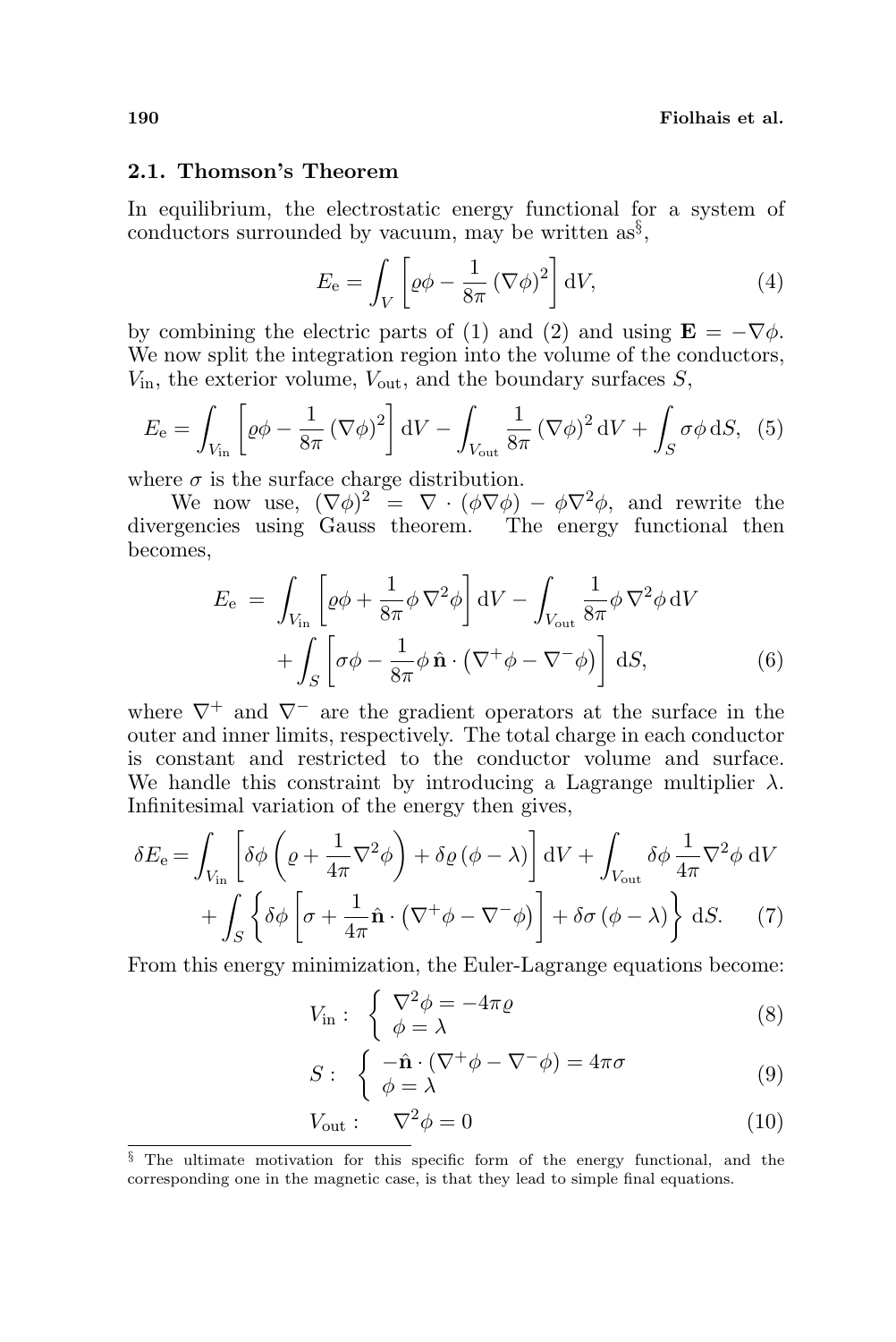#### Progress In Electromagnetics Research B, Vol. 27, 2011 191

According to Equations (8) the potential is constant inside the conductor in the minimum energy state, and therefore  $\rho = 0$  there. Equations (9) mean the electric charge is distributed on the surface in such a way that the potential is constant there. The second of Equations (8) implies that  $\nabla^-\phi = 0$  and the first of Equations (9) then implies that  $\hat{\mathbf{n}} \cdot \mathbf{E}_{+} = 4\pi\sigma$ . This concludes the proof of Thomson's theorem.

## 2.2. Minimum Magnetic Energy Theorem

A similar procedure will now be applied to the magnetic field. We write the magnetic energy functional for a time independent magnetic field as, ·  $\overline{a}$ 

$$
E_{\rm m} = \int_{V} \left[ \frac{1}{c} \mathbf{j} \cdot \mathbf{A} - \frac{1}{8\pi} \left( \nabla \times \mathbf{A} \right)^2 \right] dV, \tag{11}
$$

i.e., as two times the form (2) of the magnetic energy minus the form (1), using  $\mathbf{B} = \nabla \times \mathbf{A}$ . As before we split the volume into the volume interior to conductors, the exterior vacuum, and the surface at the interfaces, and write,  $\overline{a}$ 

$$
E_{\rm m} = \int_{V_{\rm in}} \left[ \frac{1}{c} \mathbf{j} \cdot \mathbf{A} - \frac{1}{8\pi} (\nabla \times \mathbf{A})^2 \right] dV
$$

$$
- \int_{V_{\rm out}} \frac{1}{8\pi} (\nabla \times \mathbf{A})^2 dV + \frac{1}{c} \int_{S} \mathbf{k} \cdot \mathbf{A} dS,
$$
(12)

where  $k$  is the surface current density. We now use the identity,

$$
(\nabla \times \mathbf{A})^2 = \nabla \cdot [\mathbf{A} \times (\nabla \times \mathbf{A})] + \mathbf{A} \cdot [\nabla \times (\nabla \times \mathbf{A})], \quad (13)
$$

and then use Gauss theorem to rewrite the divergence terms. The energy functional then becomes:

$$
E_{\rm m} = \int_{V_{\rm in}} \left\{ \frac{1}{c} \mathbf{j} \cdot \mathbf{A} - \frac{1}{8\pi} \mathbf{A} \cdot [\nabla \times (\nabla \times \mathbf{A})] \right\} dV
$$
  
- 
$$
\int_{V_{\rm out}} \frac{1}{8\pi} \mathbf{A} \cdot [\nabla \times (\nabla \times \mathbf{A})] dV
$$
(14)  
+ 
$$
\int_{S} \left\{ \frac{1}{c} \mathbf{k} \cdot \mathbf{A} - \frac{1}{8\pi} \mathbf{A} \cdot [\hat{\mathbf{n}} \times (\nabla^{+} \times \mathbf{A} - \nabla^{-} \times \mathbf{A})] \right\} dS.
$$

As in the electric case, constraints must be imposed. Due to charge conservation, the electric current density must obey the continuity equation, for zero charge density, both inside and on the surface of the conductors [14]:

$$
\nabla \cdot \mathbf{j} = 0 \tag{15}
$$

$$
\nabla_S \cdot \mathbf{k} = 0 \tag{16}
$$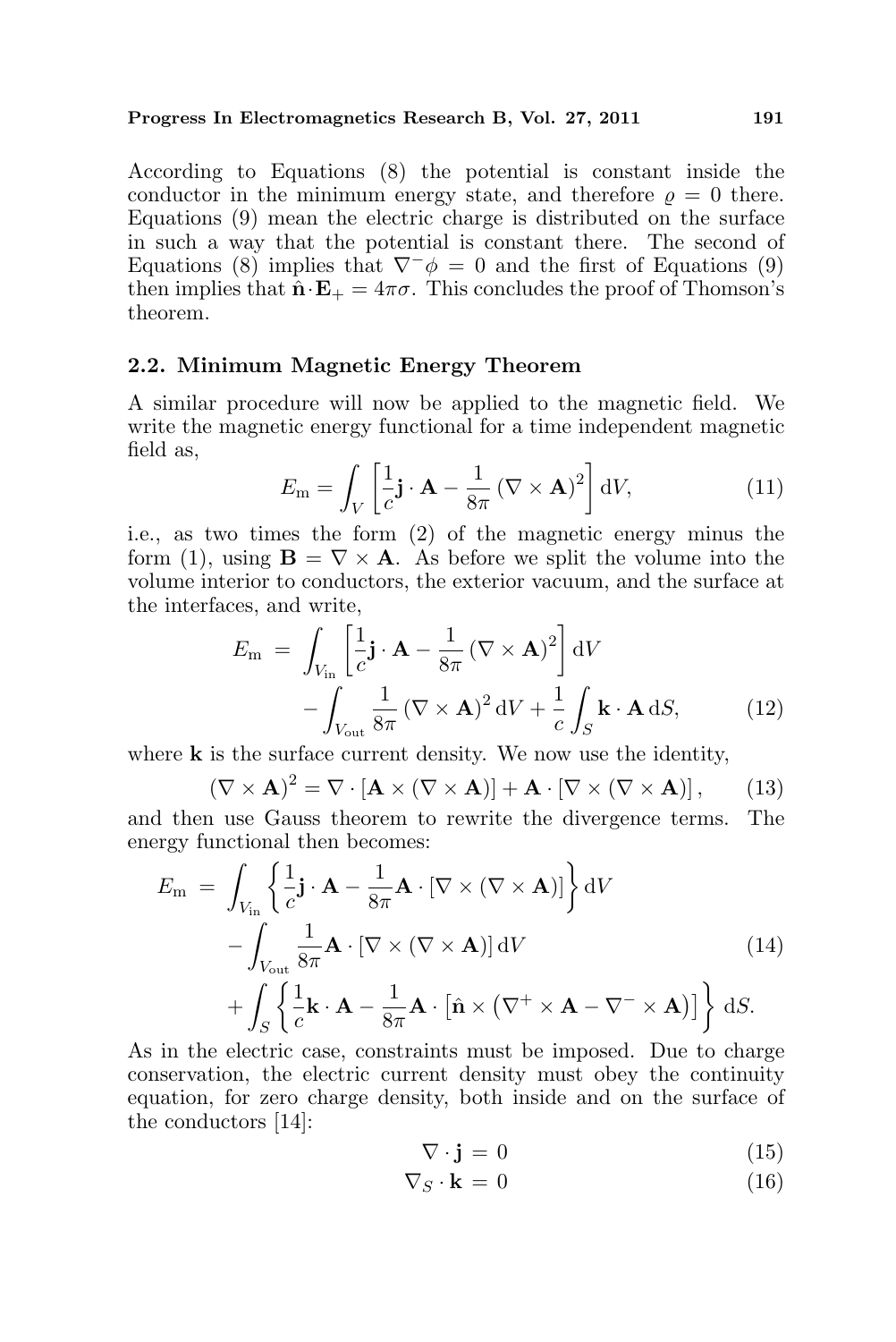where  $\nabla_S$  is the surface gradient operator. Notice that these constraints are local, not global. In other words, the relevant Lagrange multiplier is not constant but a scalar field  $\lambda(\mathbf{r})$ . Using this, infinitesimal variation of the magnetic energy gives,

$$
c \delta E_{\rm m} = \int_{V_{\rm in}} \left\{ \delta \mathbf{A} \cdot \left( \mathbf{j} - \frac{c}{4\pi} \left[ \nabla \times (\nabla \times \mathbf{A}) \right] \right) + \delta \mathbf{j} \cdot (\mathbf{A} - \nabla \lambda) \right\} dV
$$

$$
- \int_{V_{\rm out}} \delta \mathbf{A} \cdot \frac{c}{4\pi} \left[ \nabla \times (\nabla \times \mathbf{A}) \right] dV + \int_{S} \left\{ \delta \mathbf{A} \cdot \left[ \mathbf{k} + \frac{c}{4\pi} \hat{\mathbf{n}} \cdot (\nabla^{+} \times \mathbf{A} - \nabla^{-} \times \mathbf{A}) \right] + \delta \mathbf{k} \cdot (\mathbf{A} - \nabla_{S} \lambda) \right\} dS. \tag{17}
$$

Equating this to zero we find that,

$$
V_{\text{in}}: \begin{cases} \nabla \times (\nabla \times \mathbf{A}) = \nabla \times \mathbf{B} = \frac{4\pi}{c} \mathbf{j} ,\\ \n\mathbf{A} = \nabla \lambda , \end{cases}
$$
(18)

and,

$$
S: \begin{cases} \mathbf{k} = \frac{c}{4\pi} \hat{\mathbf{n}} \times (\nabla^+ \times \mathbf{A} - \nabla^- \times \mathbf{A}) ,\\ \mathbf{A} = \nabla_S \lambda , \end{cases}
$$
(19)

and,

$$
V_{\text{out}}: \quad \nabla \times (\nabla \times \mathbf{A}) = \nabla \times \mathbf{B} = 0,
$$
\n(20)

are the Euler-Lagrange equations for this energy functional.

According to Equation (18)  $\mathbf{B} = \nabla \times \nabla \lambda = 0$ , so the magnetic field must be zero in  $V_{\text{in}}$ . Consequently also the volume current density is zero,  $\mathbf{j} = 0$ , inside the conductor, in the minimum energy state.

### 2.2.1. Surface Currents

Now consider the results for the surface, Equation (19). Our results from  $V_{\text{in}}$  show that  $\nabla^- \times \mathbf{A} = 0$ , so the equation reads,

$$
\mathbf{k} = \frac{c}{4\pi} \hat{\mathbf{n}} \times (\nabla^+ \times \nabla_S \lambda). \tag{21}
$$

Let us introduce a local Cartesian coordinate system with origin on the surface, such that the surface is spanned by  $\hat{\mathbf{x}}$ ,  $\hat{\mathbf{y}}$  with unit normal  $\hat{\mathbf{n}} = \hat{\mathbf{z}} = \hat{\mathbf{x}} \times \hat{\mathbf{y}}$ . Assuming that the surface is approximately flat we then have that,

$$
\nabla_S = \hat{\mathbf{x}} \frac{\partial}{\partial x} + \hat{\mathbf{y}} \frac{\partial}{\partial y}, \text{ and, } \nabla^+ = \hat{\mathbf{x}} \frac{\partial}{\partial x} + \hat{\mathbf{y}} \frac{\partial}{\partial y} + \hat{\mathbf{n}} \frac{\partial}{\partial z^+} = \nabla_S + \hat{\mathbf{n}} \frac{\partial}{\partial z^+}.
$$
\n(22)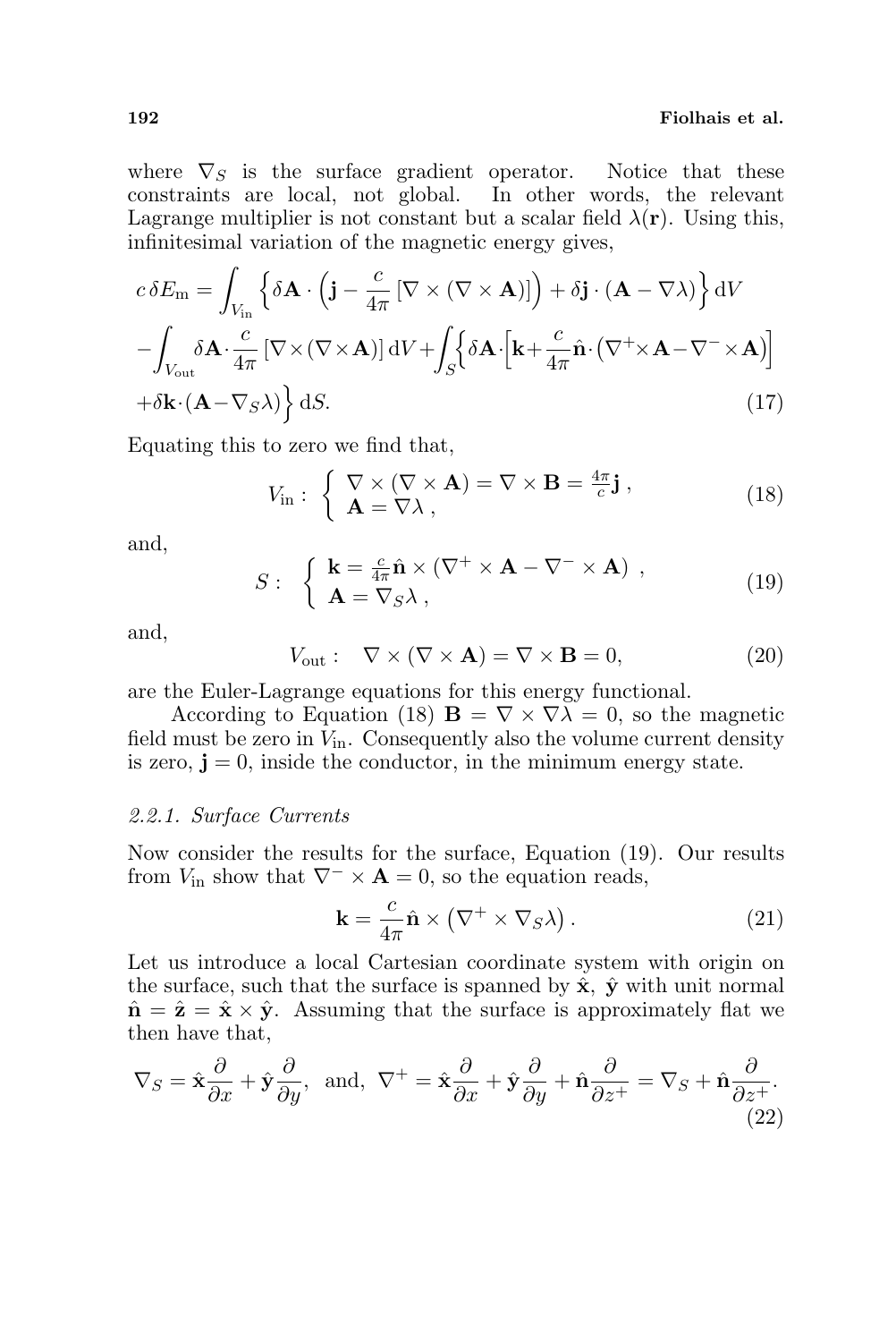

Figure 1. Some of the results of our theorem on the current density and magnetic field of an ideal conductor at minimum energy are illustrated here. Here  $B_+$  is the magnetic field on the outside of the surface  $S$  with surface unit normal  $\hat{\mathbf{n}}$ . The bulk current density j is zero, only the surface current density k is non-zero.

Since,  $\mathbf{A} = \nabla_S \lambda$ , the vector potential is tangent to the conducting surface and we get,

$$
\frac{4\pi}{c}\mathbf{k} = \hat{\mathbf{n}} \times \left[ \left( \nabla_S + \hat{\mathbf{n}} \frac{\partial}{\partial z^+} \right) \times \nabla_S \lambda(x, y, z) \right]
$$
(23)

$$
= \hat{\mathbf{n}} \times \left[ \hat{\mathbf{n}} \frac{\partial}{\partial z^{+}} \times \left( \hat{\mathbf{x}} \frac{\partial \lambda}{\partial x} + \hat{\mathbf{y}} \frac{\partial \lambda}{\partial y} \right) \right] = \hat{\mathbf{n}} \times \left( \hat{\mathbf{n}} \frac{\partial}{\partial z^{+}} \times \mathbf{A} \right), (24)
$$

for the surface current density. Rewriting the triple vector product we find,

$$
\frac{4\pi}{c}\mathbf{k} = \frac{\partial}{\partial z^+} [(\hat{\mathbf{n}} \cdot \mathbf{A})\hat{\mathbf{n}} - (\hat{\mathbf{n}} \cdot \hat{\mathbf{n}})\mathbf{A}] = -\frac{\partial \mathbf{A}}{\partial z^+},
$$
(25)

so the surface current density is parallel to the outside normal derivative of the vector potential. We note that this agrees with the well known result [5],

$$
\frac{4\pi}{c}\mathbf{k} = \hat{\mathbf{n}} \times (\mathbf{B}_{+} - \mathbf{B}_{-}),\tag{26}
$$

for the case of zero interior field  $(\mathbf{B}_{-}=0)$ . Our results are summarized in Fig. 1.

#### 2.2.2. External Fields

Neither Thomson's theorem nor our minimum magnetic energy theorem are formally valid for conductors in constant external fields. In both cases, however, such a situation can be regarded as a limiting case.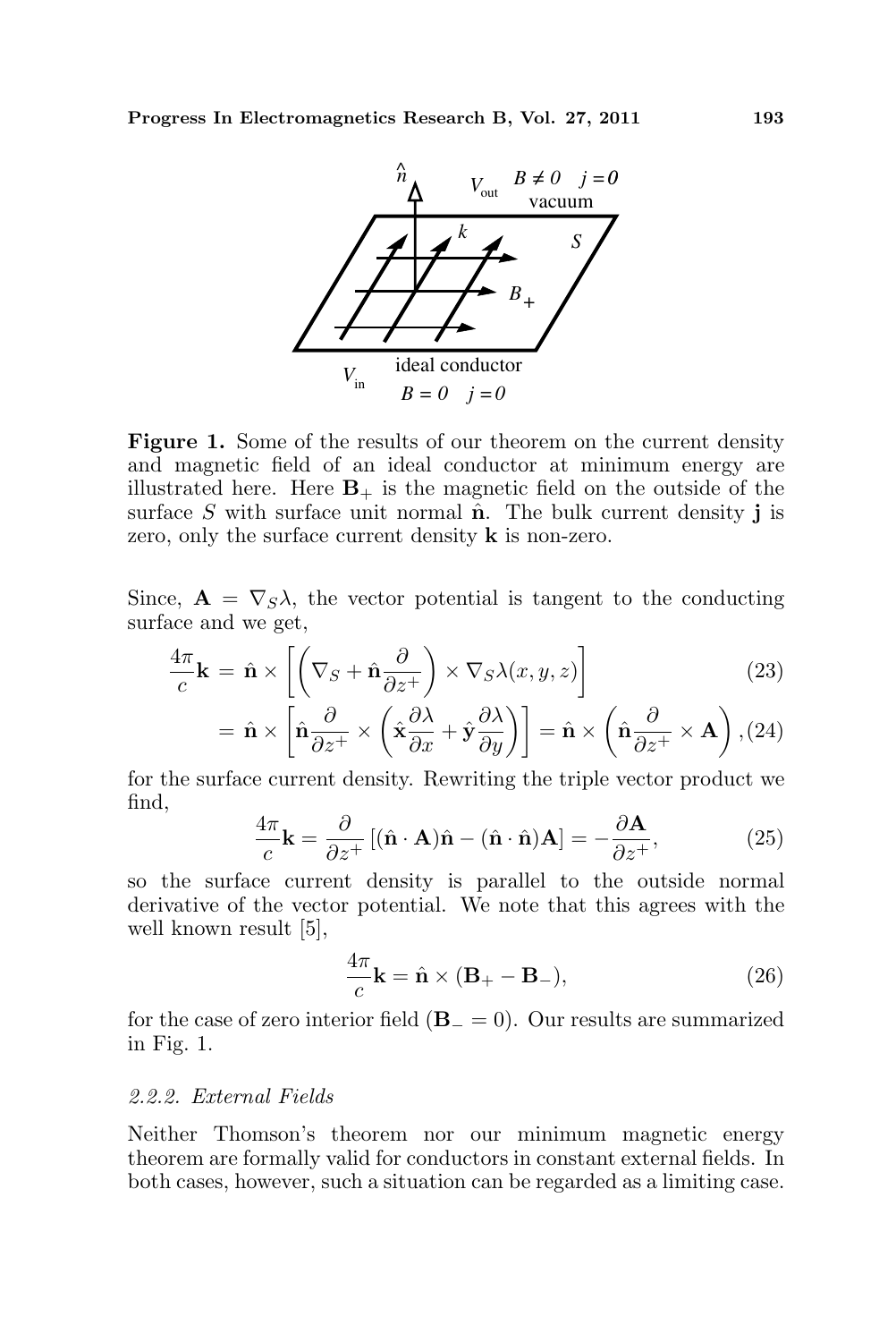In the case of Thomson's theorem one can include two large, distant, and oppositely charged parallel conducting plates. A small system of conductors between these can then approximately be regarded as in an electric field that approaches a constant external field at large distance. In a similar way the set of perfect conductors can be thought of as inside two large perfectly conducting Helmholtz coils (tori) which provide an approximately constant external magnetic field at large distance.

### 2.3. Previous Work

The fact that there is an energy minimum theorem for the magnetic energy of ideal, or perfect, conductors, analogous to Thomson's theorem, is not entirely new. In an interesting, but difficult and ignored, article by Karlsson [12] such a theorem is stated. Karlsson, however, restricts his theorem to conductors with holes in them. In the electrostatic case charge conservation prevents the energy minimum from being the trivial zero field solution. In our magnetic ideal conductor case the corresponding conservation law is the conservation of magnetic flux through a hole [15, 16]. As long as one conductor of the system has a hole with conserved flux there will be a non-trivial magnetic field. To require that all conductors of the system have holes, as Karlsson does, therefore seems unnecessarily restrictive. One of Karlsson's results is that the current distribution on a superconducting torus minimizes the magnetic energy.

A result by Badía-Majós [13] comes even closer to our own and we outline it here. The current density is assumed to be of the form,

$$
\mathbf{j} = qn\mathbf{v},\tag{27}
$$

where  $q$  is the charge of the charge carriers and  $n$  is their number density. The time derivative is then given by,

$$
\frac{\mathrm{d}\mathbf{j}}{\mathrm{d}t} = \frac{qn}{m} m \frac{\mathrm{d}\mathbf{v}}{\mathrm{d}t} = \frac{qn}{m} \left( q\mathbf{E} + \frac{q}{c} \mathbf{v} \times \mathbf{B} \right) = \frac{q^2 n}{m} \mathbf{E} + \frac{q}{mc} \mathbf{j} \times \mathbf{B},\qquad(28)
$$

assuming that only the Lorentz force acts (ideal conductor). We now recall Poynting's theorem [17] for the time derivative of the field energy density of a system of charged particles,

$$
\frac{\mathrm{d}}{\mathrm{d}t} \left( \frac{\mathbf{E}^2 + \mathbf{B}^2}{8\pi} \right) = -\mathbf{j} \cdot \mathbf{E} - \nabla \cdot \left( \frac{c}{4\pi} \mathbf{E} \times \mathbf{B} \right). \tag{29}
$$

The first term on the right hand side normally represents resistive energy loss. Here, we use the result for **E** from Equation (28),

$$
\mathbf{E} = \frac{m}{q^2 n} \frac{\mathrm{d}\mathbf{j}}{\mathrm{d}t} - \frac{1}{qnc} \mathbf{j} \times \mathbf{B},\tag{30}
$$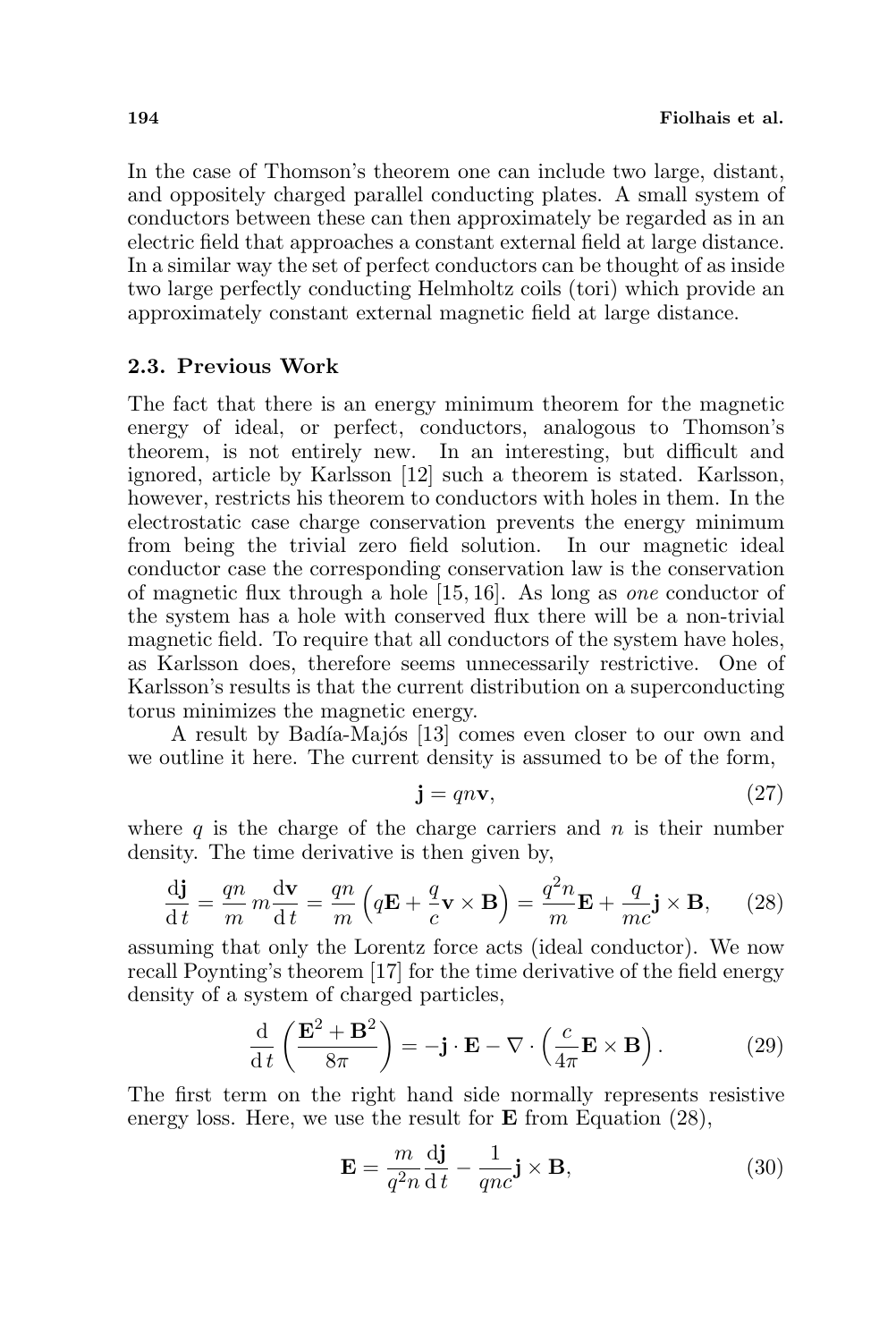Progress In Electromagnetics Research B, Vol. 27, 2011 195

and get,

$$
\mathbf{j} \cdot \mathbf{E} = \frac{m}{q^2 n} \frac{d\mathbf{j}}{dt} \cdot \mathbf{j} = \frac{d}{dt} \left( \frac{m}{2q^2 n} \mathbf{j}^2 \right).
$$
 (31)

This is thus the natural form for this term for perfect conductors. We insert it into (29), neglect radiation, and assume that  $\mathbf{E}^2 \ll \mathbf{B}^2$ . This gives us,  $\overline{a}$  $\mathbf{r}$ 

$$
\frac{\mathrm{d}}{\mathrm{d}t}\left(\frac{1}{8\pi}\mathbf{B}^2 + \frac{m}{2q^2n}\mathbf{j}^2\right) = 0.
$$
 (32)

Finally inserting,  $\mathbf{i} = (c/4\pi)\nabla \times \mathbf{B}$ , here, gives,

$$
E_B = \frac{1}{8\pi} \left[ \int_V \mathbf{B}^2 dV + \int_{V_{\text{in}}} \frac{mc^2}{4\pi q^2 n} (\nabla \times \mathbf{B})^2 dV \right],
$$
 (33)

for the conserved energy, after integration over space and time.

Badía-Majós [13] then notes that this energy functional implies flux expulsion from superconductors. Variation of the functional gives the London equation [18],

$$
\mathbf{B} + \frac{1}{4\pi} \frac{mc^2}{q^2 n} \nabla \times (\nabla \times \mathbf{B}) = 0.
$$
 (34)

Badía-Majós, chooses not to point out that this classical derivation of flux expulsion is in conflict with frequent text book statements to the effect that no such classical result exists. Further work by Badía-Majós et al. [19] on variational principles for electromagnetism in conducting materials should be noted.

Finally, we should mention the pioneering work by Woltjer [20] on energy extremizing properties of, so called, force free magnetic fields. In plasma physics a lot of further work has been done in that tradition. It has, however, not been concerned with currents and fields inside or on the boundary of bounded domains separated by vacuum, as we are here.

## 3. IDEALLY CONDUCTING SPHERE IN EXTERNAL FIELD

We now know that magnetic energy minimum occurs when current flows only on the surface and the magnetic field is zero inside. Let us consider a perfectly conducting sphere surrounded by a fixed constant external magnetic field. Here, we will calculate the surface current needed to exclude the magnetic field from the interior and how much the total magnetic energy  $E_m$  is then reduced. In order to exclude a constant external field  $\overline{B}_e$  from its interior the currents on the sphere must obviously produce an interior magnetic field  $\mathbf{B}_i = -\mathbf{B}_e$ , thereby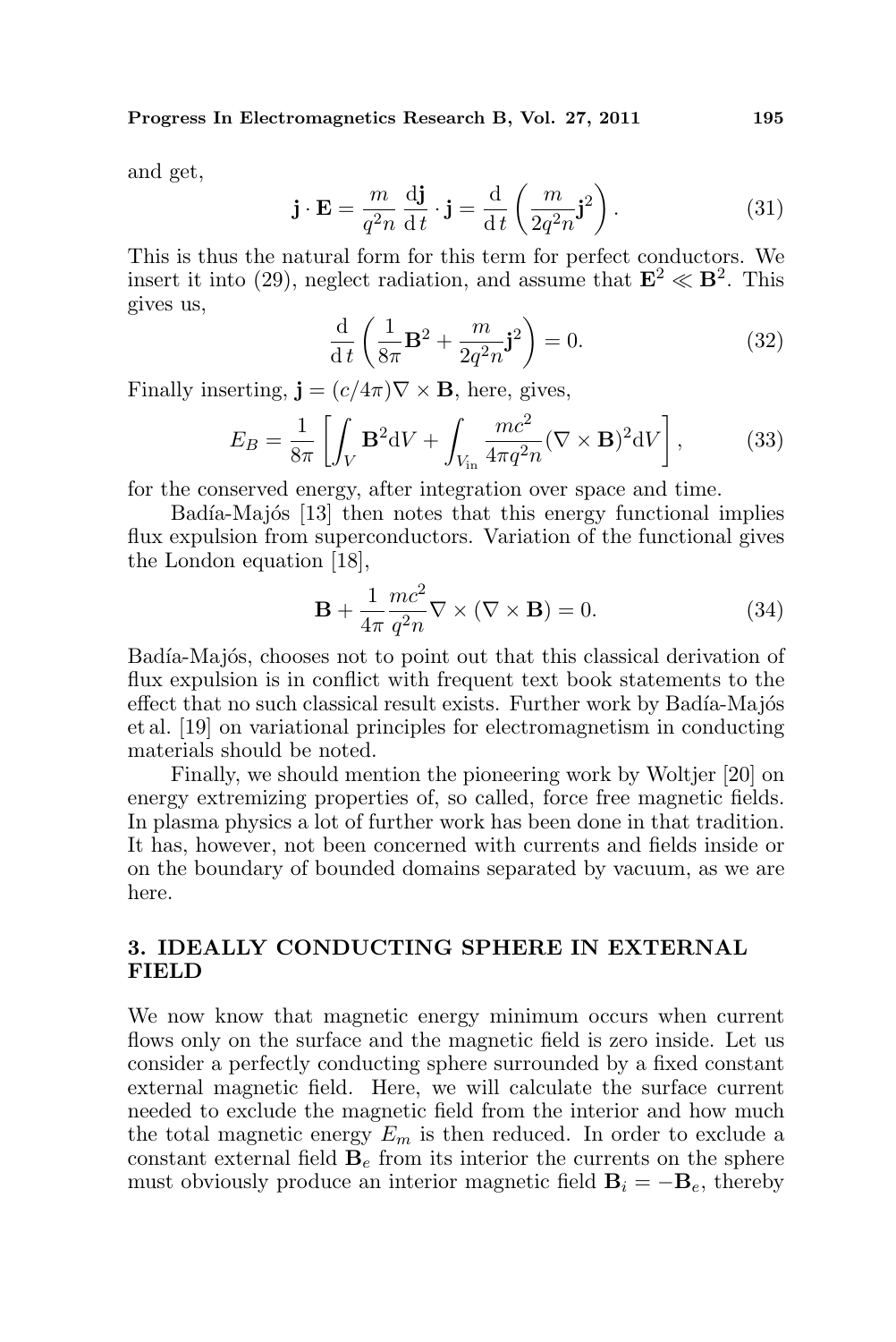making the total field  $\mathbf{B} = \mathbf{B}_e + \mathbf{B}_i$  zero in the interior. We will use that a constant field is produced inside a sphere by a current distribution due to rigid rotation of a constant surface charge density [21].

## 3.1. Energy of the External Field

For the total magnetic field to have a finite energy  $E_m$ , we can not assume that the constant external field extends to infinity. Instead of using Helmholtz coils to produce it, we simplify the mathematics and produce our external field by a spherical shell of current that is equivalent to a rigidly rotating current distribution on the surface. This can be done in practice by having as set of rings representing closely spaced longitudes on a globe with the right amount of current maintained in each of them. Such a spherical shell of rigidly rotating charge produces a magnetic field that is constant inside the sphere and a pure dipole field outside the sphere (see Fig. 2):

$$
\mathbf{B}_{e}(\mathbf{r}) = \begin{cases} \frac{2\mathbf{m}}{R^3} & \text{for } r \le R\\ \frac{3(\mathbf{m} \cdot \hat{\mathbf{r}})\hat{\mathbf{r}} - \mathbf{m}}{r^3} & \text{for } r > R \end{cases}
$$
(35)

Here  $r = |\mathbf{r}|$  and the center of the sphere is at the origin. If Q is the total rotating surface charge and  $\omega$  its angular velocity.

$$
\mathbf{m} = \frac{QR^2}{3c} \,\boldsymbol{\omega},\tag{36}
$$



Figure 2. The field lines of the field of Equation (35) for a nonmagnetic sphere with a rigidly rotating homogeneous surface charge density.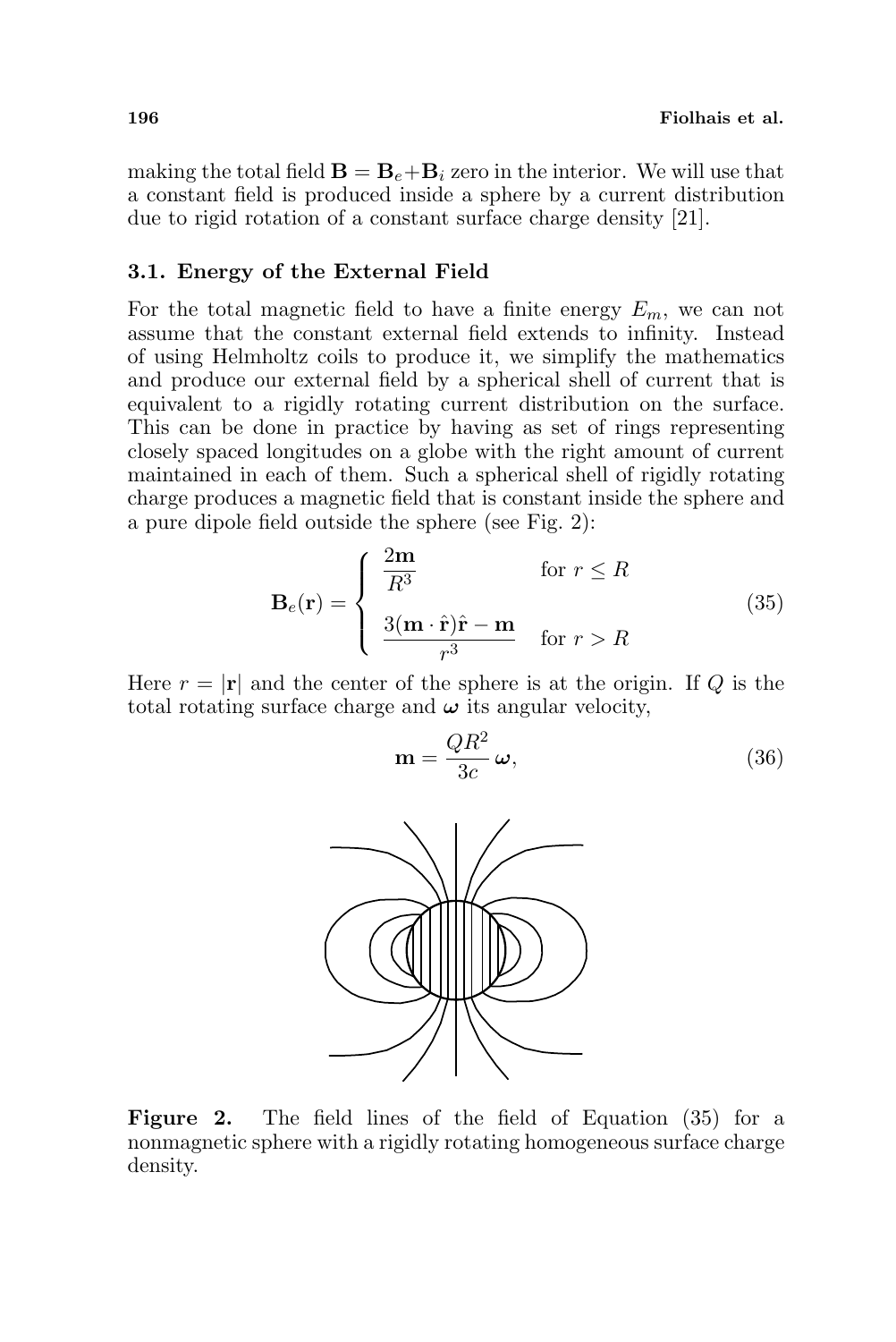see Equation (A6) below. It is now easy to calculate the magnetic energy of this field. One finds<sup> $\parallel$ </sup>,  $\mathbf{r}$  $\overline{a}$  $\mathbf{r}$ 

$$
E_m^0 = \frac{1}{8\pi} \left( \int_{r < R} \mathbf{B}_e^2 \, \mathrm{d}V + \int_{r > R} \mathbf{B}_e^2 \, \mathrm{d}V \right) = \left( \frac{2}{3} + \frac{1}{3} \right) \frac{\mathbf{m}^2}{R^3} = \frac{m^2}{R^3} . \tag{37}
$$

Inside this sphere, which is assumed to maintain a constant current density on its surface, we now place a smaller perfectly conducting sphere.

#### 3.2. Magnetic Energy of the Two Sphere System

We assume that the small sphere in the middle of the big one has radius  $a < R$  and that it also produces a magnetic field by a rigidly rotating charged shell on its surface. We denote its dipole moment by  $m_i$  so that its total energy would be,

$$
E_m^i = \frac{\mathbf{m}_i^2}{a^3} = \frac{m_i^2}{a^3},\tag{38}
$$

if it was far from all other fields, according to our previous result (37). We now place the small sphere inside the large one and assume that  $\mathbf{m}_i$  makes an angle  $\alpha$  with  $\mathbf{m} = m \hat{\mathbf{m}}$ ,

$$
\mathbf{m} \cdot \mathbf{m}_i = m \, m_i \cos \alpha. \tag{39}
$$

The total energy of the system is now,

$$
E_m = \frac{1}{8\pi} \int (\mathbf{B}_e + \mathbf{B}_i)^2 dV = E_m^0 + E_m^i + E_c,
$$
 (40)

where the coupling (interaction) energy is,

$$
E_c = \frac{1}{4\pi} \int \mathbf{B}_e \cdot \mathbf{B}_i \, dV.
$$
 (41)

This integral must be split into the three radial regions:  $0 \leq r < a$ ,  $a \leq r \leq R$ , and  $R \leq r$ . The calculations are elementary using spherical coordinates. The contribution from the inner region is,

$$
E_{c1} = \frac{1}{4\pi} \int_{r < a} \mathbf{B}_e \cdot \mathbf{B}_i \, dV = \frac{4}{3} \frac{mm_i}{R^3} \cos \alpha. \tag{42}
$$

The middle region, where there is a superposition of a dipole field from the small sphere and a constant field from the big one, contributes zero:  $E_{c2} = 0$ . The outer region gives  $E_{c3} = (2/3) m m_i \cos \alpha / R^3$ . Summing up one finds,

$$
E_c = 2\frac{mm_i}{R^3}\cos\alpha,\tag{43}
$$

for the magnetic interaction energy of the two spheres.

If (36) is inserted for **m** here we get  $E_m^0 = (\omega/c)^2 RQ^2/9$  which is equal to  $E_m$  of Equation (A8) below, for  $\xi = 1$ , corresponding to surface current only, as it should.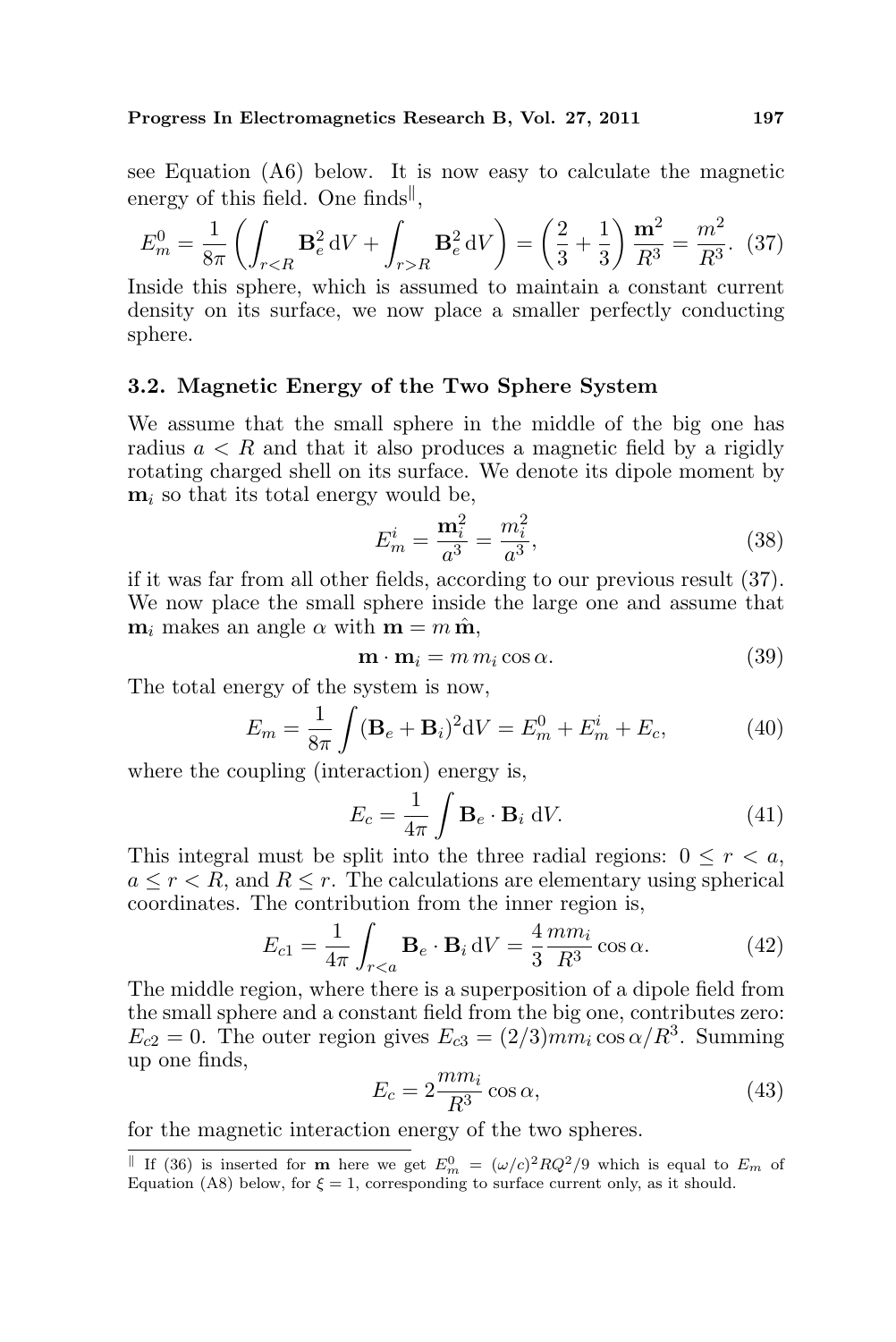#### 3.3. Minimizing the Total Magnetic Energy

The total magnetic energy of the system discussed above is thus,

$$
E_m(m_i, \alpha) = E_m^0 + E_m^i + E_c = \frac{m^2}{R^3} + \frac{m_i^2}{a^3} + 2\frac{mm_i}{R^3}\cos\alpha.
$$
 (44)

We assume that m and  $m_i$  are positive quantities. This means that as a function of  $\alpha$  this quantity is guarantied to have its minimum when  $\cos \alpha = -1$ , i.e., for  $\alpha = \pi$ . Thus, at minimum, the dipole of the inner sphere has the opposite direction to that of the constant external field,  $m_i = -m_i \hat{m}$ .

Now, assuming  $\alpha = \pi$ , we can look for the minimum as a function of  $m_i$ . Elementary algebra shows that this minimum is attained for,

$$
m_i = \left(\frac{a}{R}\right)^3 m \equiv m_{i \min}.
$$
 (45)

The magnetic field in the interior of the inner sphere  $(r < a)$  is then,

$$
\mathbf{B}_e + \mathbf{B}_i = \frac{2\mathbf{m}}{R^3} + \frac{2\mathbf{m}_{i \min}}{a^3} = \left(\frac{2m}{R^3} - \frac{2m_{i \min}}{a^3}\right)\hat{\mathbf{m}} = 0, \qquad (46)
$$

so it has been expelled. The minimized energy (44) of the system is found to be,

$$
E_{m \min} = E_m(m_{\min}, \pi) = \frac{m^2}{R^3} \left[ 1 - \left(\frac{a}{R}\right)^3 \right].
$$
 (47)

The relative energy reduction is thus given by the volume ratio of the two spheres.

Using  $E_m^0$  from (37), the energy lowering is now found to be:

$$
E_m^0 - E_{m \min} = \frac{m^2}{R^3} \frac{a^3}{R^3} = \frac{\mathbf{B}_e^2}{4} a^3 = 3 \left( \frac{\mathbf{B}_e^2}{8\pi} \right) \left( \frac{4\pi a^3}{3} \right). \tag{48}
$$

This result is independent of the radius  $R$  of the big sphere introduced to produce the constant external field. It shows that the energy lowering corresponds to three times the external magnetic energy in the volume  $4\pi a^3/3$  of the perfectly conducting interior sphere.

### 4. THE MECHANISM OF FLUX EXPULSION

In 1933 Meissner and Ochsenfeld [22], discussing their experimental discovery, stated that it is understandable that an external magnetic field does not penetrate a superconductor¶ but that the expulsion

<sup>¶</sup> Eddy currents induced in accordance with Lenz law do not dissipate because of zero resistivity.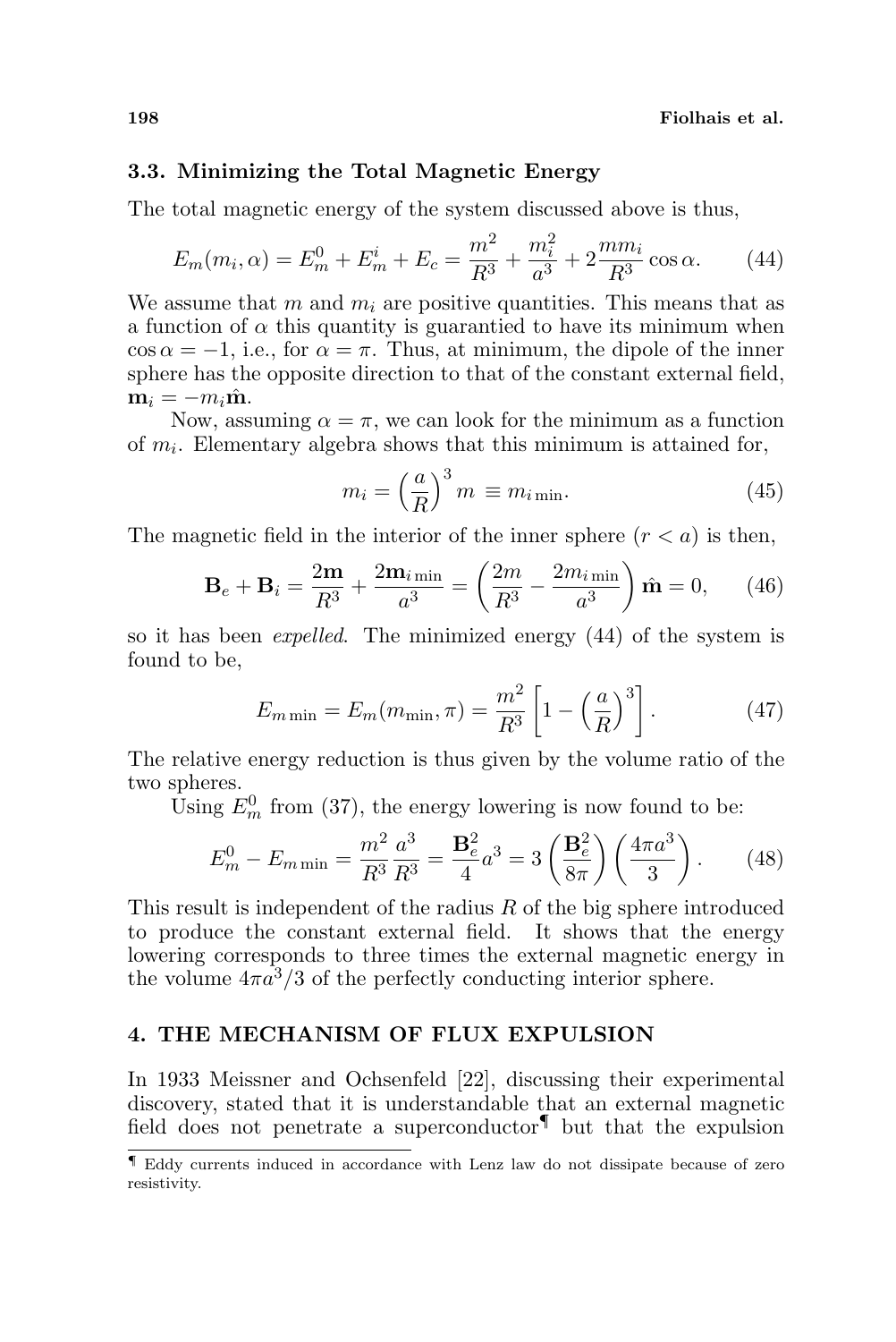of a pre-existing field at the phase transition cannot be understood by classical physics. This statement has since been repeated many times. We are not aware, however, of any deeper investigations of what classical electromagnetism predicts regarding the behavior of perfect conductors in this respect, at least not prior to the work of Karlsson [12] and Badía-Majós [13]. Our theorem strengthens the conclusion of Badía-Majós that a magnetic field is expelled according to classical electromagnetism. Hirsch [23] has pointed out that the Meissner effect is not explained by BCS theory. Here we briefly speculate on the microscopic physical mechanism of this expulsion.

Assume that a resistive metal sphere is penetrated by a constant magnetic field. Lower the temperature until the resistance vanishes. How does the metal sphere expel the magnetic field, or equivalently, how does it produce surface currents that screen the external field? According to Forrest [24] this can not be understood from the point of view of classical electrodynamics since in a perfectly conducting medium the field lines must be frozen-in. This claim is motivated thus: When the resistivity is zero there can be no electric field according to Ohm's law, since this law then predicts infinite current. But if the electric field is zero the Maxwell equation,  $\nabla \times \mathbf{E} - \partial \mathbf{B}/\partial t = 0$ , requires that the time derivative of the magnetic field is zero. Hence it must be constant.

This argument is flawed since Ohm's law is not applicable. Inertia, inductive or due to rest mass, prevents infinite acceleration. Instead the system of charged particles undergoes thermal fluctuations and these produce electric and magnetic fields. These fields accelerate charges according to the Lorentz force law. In the normal situation the corresponding currents and fields remain microscopic. When there is an external magnetic field present the overall energy is lowered if these microscopic currents correlate and grow to exclude the external field. According to standard statistical mechanics the system will then eventually relax to the energy minimum state consistent with constraints. We note that Alfv $\acute{e}$ n and Fälthammar [25] state that "in low density plasmas the concept of frozen-in lines of force is questionable".

Another argument by Forrest [24] is that the magnetic flux through a perfectly conducting current loop is conserved. Since one can imagine arbitrary current loops in the metal that just lost its resistivity with a magnetic field inside, the field must remain fixed, it seems. It is indeed correct that the flux through an ideal current loop is conserved, but the actual physical current loop will not remain intact unless constrained by non-electromagnetic forces. There will be forces on a loop of current that encloses a magnetic flux that expands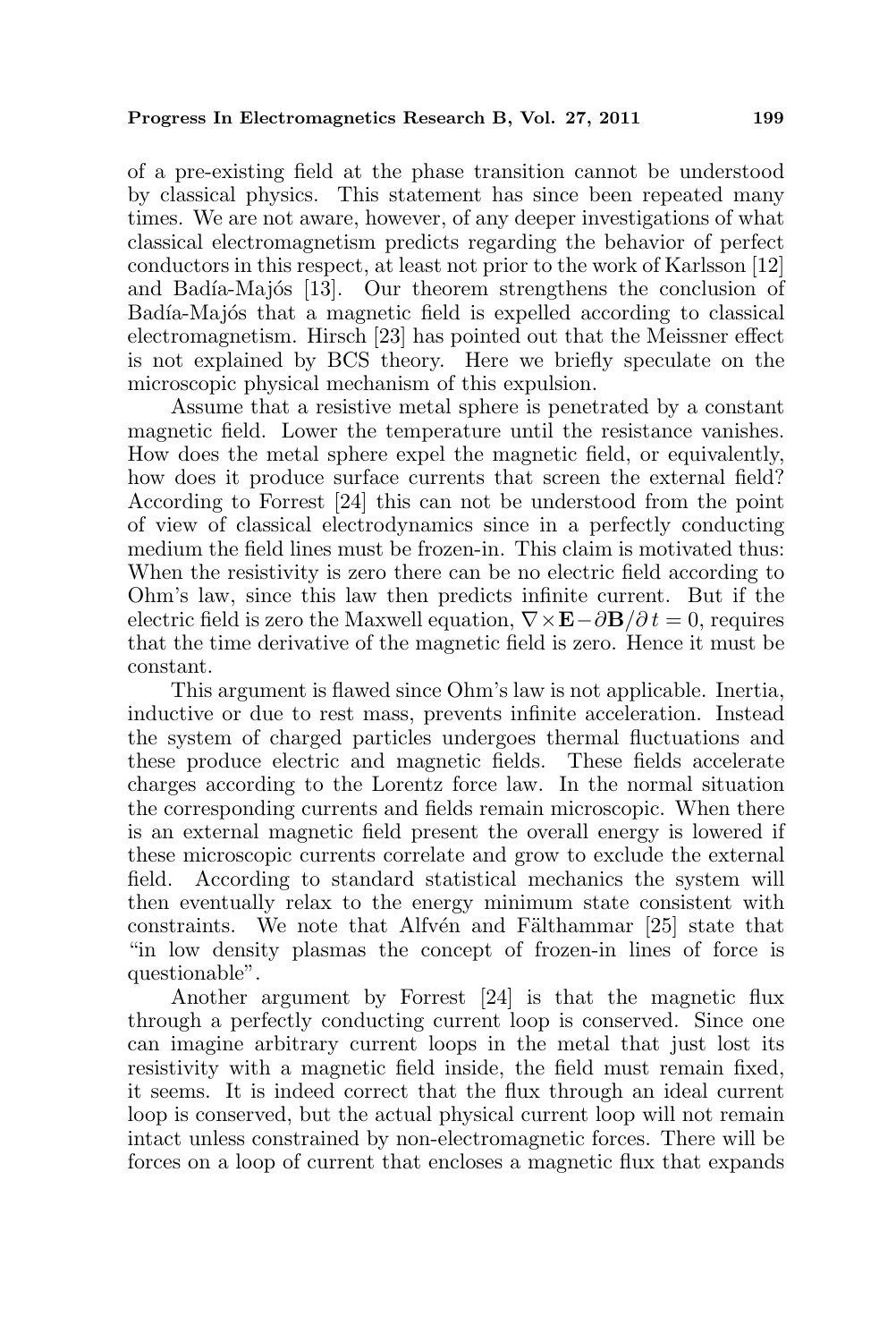it [5]. This is the well know mechanism behind the rail gun, see, e.g., Essén [26]. All the little current loops in the metal will thus expand until they come to the surface where the expansion stops. In this way the interior field is thinned out and current concentrates near the surface. So, the flux is conserved through the loops, but the loops expand.

It was noted early in the history of superconductivity that the Meissner flux expulsion is necessary if superconductors obey normal thermodynamics. Gorter and Casimir [27] observed that the final thermal equilibrium state of a superconductor must be independent of whether the external magnetic field existed inside the body prior to the phase transition or if it was added after the transition already had occurred. Our theorem indicates that it is perfectly natural that an interior magnetic field is expelled in the approach to thermodynamic equilibrium.

## 5. CONCLUSIONS

It is amazing that the theorem derived here has not been stated before. Zero resistivity conductors have been known since 1911 and zero resistivity is also considered a good approximation in many plasmas, so the ideal, or perfect conductor, is a well known concept and its magnetic energy minimum state ought to be of great importance. The well known symmetry between source free electric and magnetic fields, as revealed by Maxwell's equations, indicates that a magnetic analog of Thomson's theorem might exist. In a relativistic context the scalar Lagrangian density  $\sim A^{\mu}j_{\mu}$  also implies a symmetry between electricity and magnetism but the fact that space is three-dimensional and time one-dimensional implies a vector source for the magnetic field, as compared to the scalar electric case. This explains why our derivation for the magnetic theorem is somewhat more complicated.

It is clear from our results above, and further motivated by the examples in the Appendices below, that type I superconductors below their critical field obey the theorem, and the reason that these only have surface current and zero interior field is simply minimization of magnetic energy. Naturally there is some other energy involved that is responsible for the phase transition to a zero resistivity state. But apart from being implicitly assumed constant in our variations its nature and origin is irrelevant to the current investigation.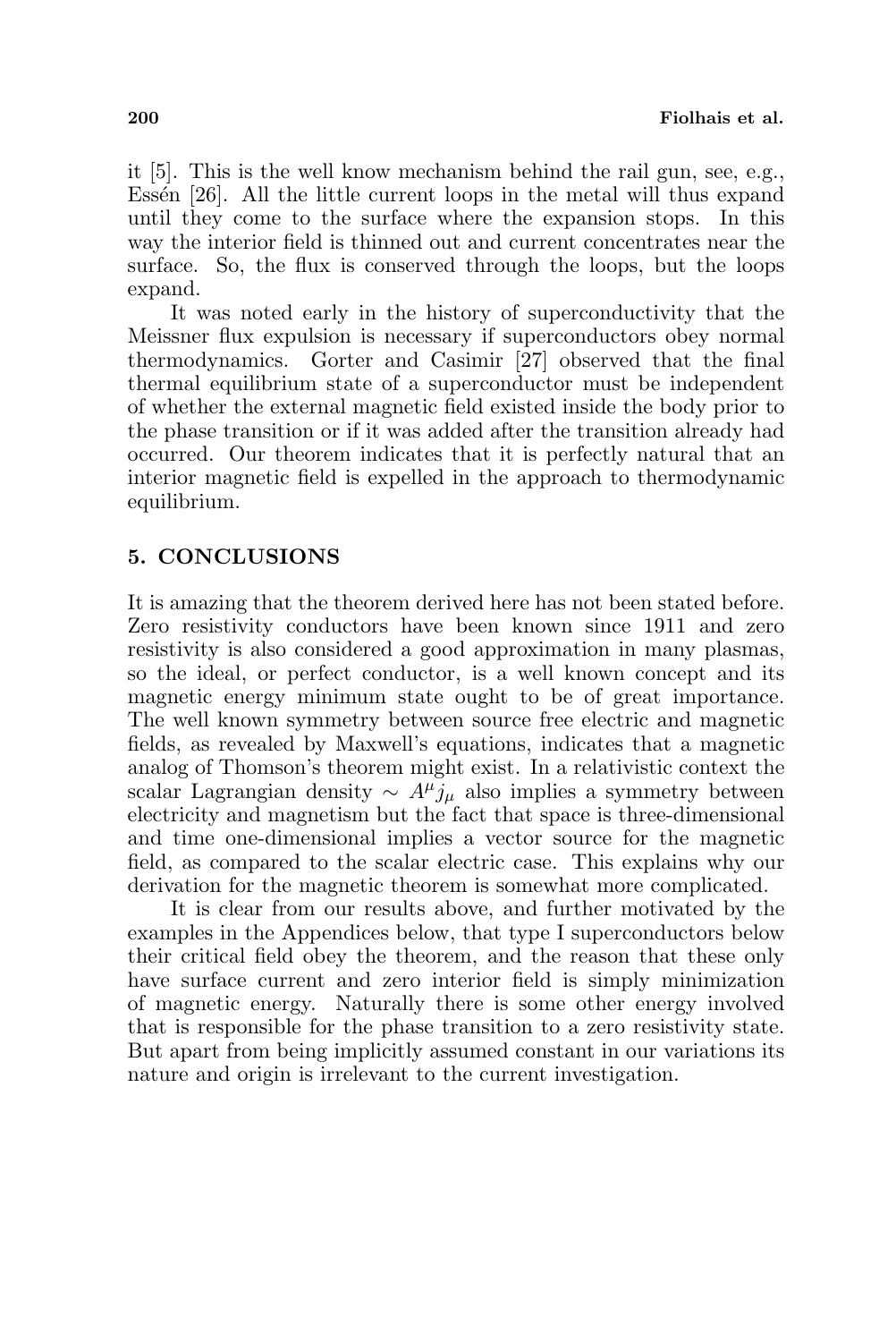### ACKNOWLEDGMENT

Essen and Nordmark are grateful for research support from the Department of Mechanics at KTH.

## APPENDIX A. MAGNETIC ENERGY MINIMIZATION IN SIMPLE ONE DEGREE OF FREEDOM MODEL **SYSTEMS**

We investigate two simple one degree of freedom model systems and use them to illustrate how the minimum magnetic energy theorem works. We take systems in which the magnetic energy  $E_m$  can be calculated exactly so that energy minimization amounts to minimizing a function of a single variable. The systems are both related to a system used by Brito and Fiolhais [10] to study electric energy.

### A.0.1. Magnetic Energy of Coaxial Cable

The minimum magnetic energy theorem can be illustrated in such a simple system as a coaxial cable. The cable can be modeled by an outer cylindrical conducting shell with radius b, carrying an electric current I, and a concentric solid cylindrical conductor with radius  $a < b$ , carrying the same electric current in the opposite direction. We now assume that the total current on the inner cylinder is the sum of surface current  $I_s$  and bulk interior current  $I_v$ . See Fig. (A1).

Here, we use cylindrical coordinates,  $\rho$ ,  $\varphi$ , z and put  $I_s = (1 - \eta)I$ at  $\rho = a$  for the surface current, and  $I_v = \eta I$  for the bulk current in



Figure A1. Notation for the coaxial cable. Magnetic energy is minimized when the current on the inner conductor is pure surface current  $I_s = I$ , and  $I_v = 0$ .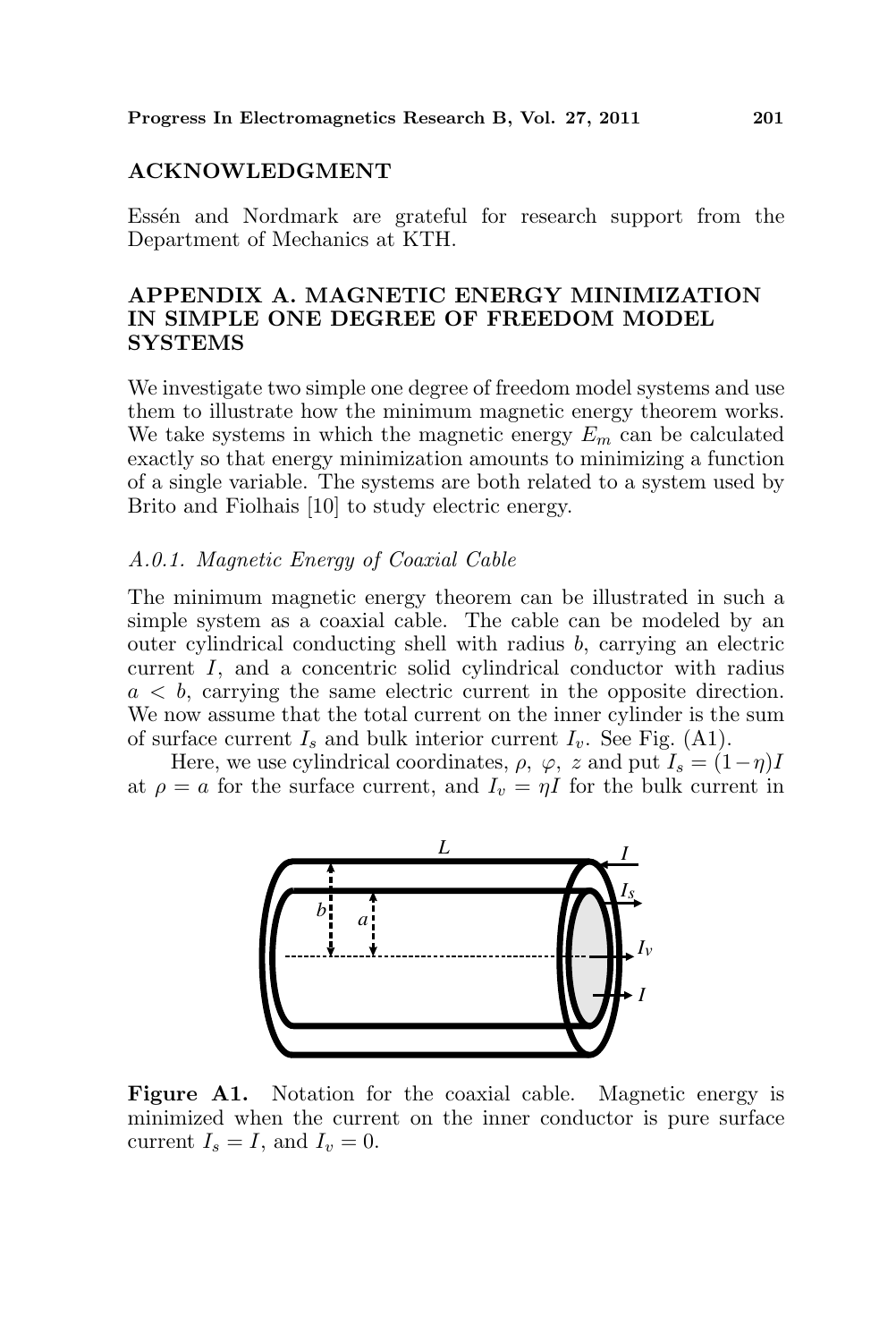$0 \leq \rho < a$ . Then  $I = I_s + I_v$ , and we get the magnetic field,

$$
\mathbf{B}(\rho,\eta) = \frac{2I}{c} \cdot \begin{cases} \frac{\eta \rho}{a^2} \hat{\varphi} & 0 \le \rho < a \\ \frac{1}{\rho} \hat{\varphi} & a \le \rho \le b \\ 0 & b < \rho \end{cases}
$$
(A1)

using Ampère's law. Thus, the magnetic field energy for a length  $L$  of the cable is given by:

$$
E_{\rm m}(\eta) = \frac{1}{8\pi} \int_{V} \mathbf{B}^{2} dV
$$
  
= 
$$
\frac{1}{8\pi} \left(\frac{2I}{c}\right)^{2} \left[ \int_{0}^{a} \left(\frac{\eta \rho}{a^{2}}\right)^{2} L 2\pi \rho d\rho + \int_{a}^{b} \left(\frac{1}{\rho}\right)^{2} L 2\pi \rho d\rho \right]
$$
  
= 
$$
\frac{LI^{2}}{c^{2}} \left[ \frac{\eta^{2}}{4} + \ln\left(\frac{b}{a}\right) \right].
$$
 (A2)

This magnetic energy reaches its minimum for zero bulk current,  $\eta = 0$ , corresponding to surface current only, and zero field for  $0 \leq \rho < a$ .

## A.0.2. Current in Sphere Due to Rigidly Rotating Charge

Consider an ideally conducting sphere of radius R. Assume that there is a circulating current in the sphere which can be seen as the rigid rotation of a charge Q evenly distributed in the thick spherical shell between  $r = a < R$  and  $r = R$ . The charge density,

$$
\varrho(\mathbf{r}) = \begin{cases}\n0 & \text{for } 0 \le r < a \\
\frac{3Q}{4\pi (R^3 - a^3)} & \text{for } a \le r \le R \\
0 & \text{for } R < r\n\end{cases}
$$
\n(A3)

is assumed to rotate with angular velocity  $\omega = \omega \hat{z}$  relative to a an identical charge density of opposite sign at rest. The current density is then,

$$
\mathbf{j}(\mathbf{r}) = \varrho(\mathbf{r}) \boldsymbol{\omega} \times \mathbf{r},\tag{A4}
$$

and the current,  $I = \frac{Q}{2\pi}$  $\frac{Q}{2\pi}\omega$ , passes through a half plane with the *z*-axis as edge.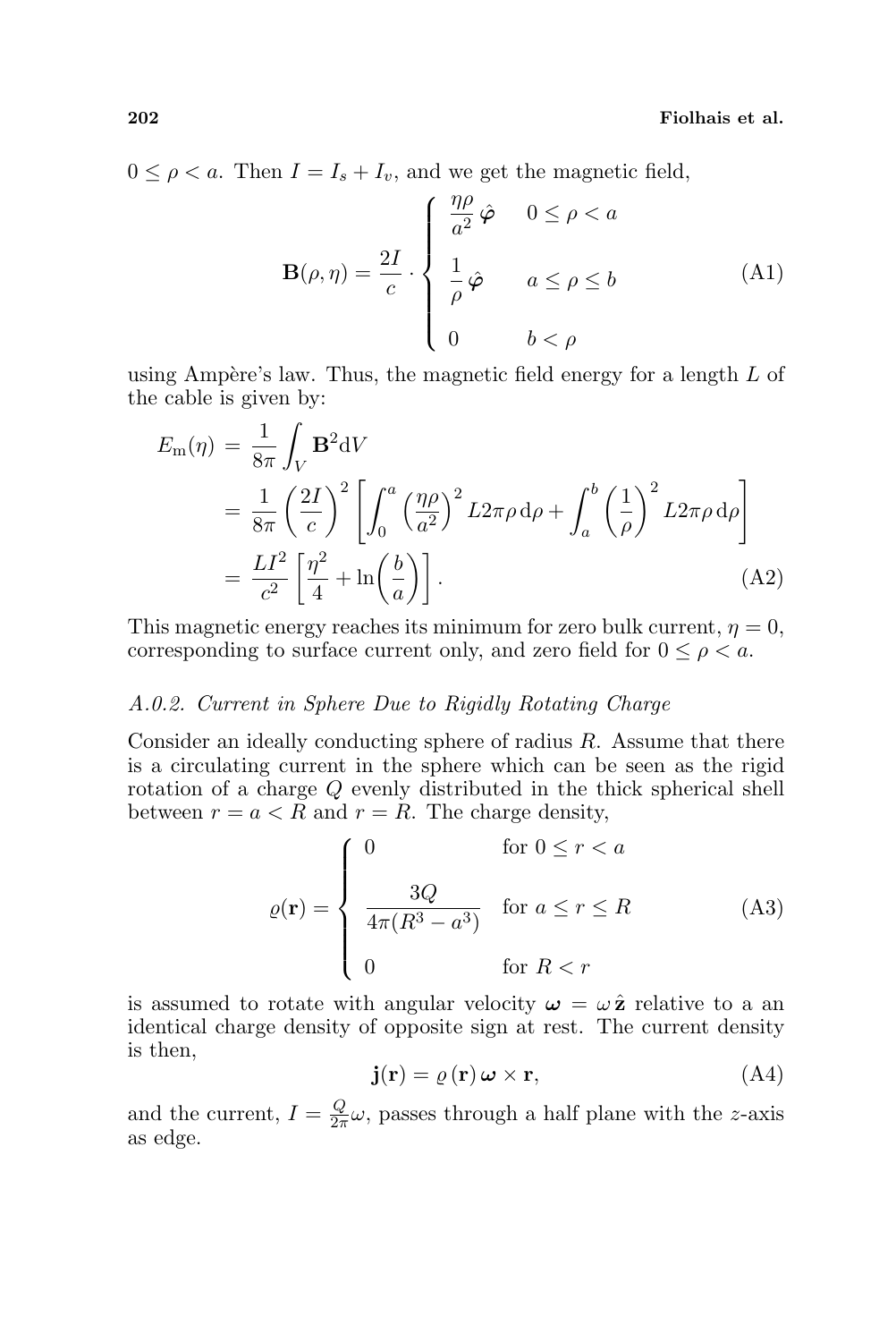The vector potential produced by this current density can be found using the methods of Essén  $[28]$ , see also  $[29-31]$ . If we introduce  $\xi = a/R$ , we find,

$$
\mathbf{A}(\mathbf{r}) = \frac{Q}{c} (\boldsymbol{\omega} \times \mathbf{r}) \cdot \begin{cases} \frac{(1 - \xi^2)}{2(1 - \xi^3)R} & \text{for } 0 \le r < a \\ \frac{R^2}{10(1 - \xi^3)} \left(\frac{5}{R^3} - 3\frac{r^2}{R^5} - 2\frac{\xi^5}{r^3}\right) & \text{for } a \le r \le R \\ \frac{(1 - \xi^5)}{5(1 - \xi^3)} \frac{R^2}{r^3} & \text{for } R < r \end{cases}
$$
(A5)

The parameter  $\xi = a/R$  is zero,  $\xi = 0$ , for a homogeneous ball of rotating charge, while  $\xi = 1$  corresponds to a rotating shell of surface charge, see Fig. A2. Comparing with the vector potential for a constant field,  $\mathbf{A} = \frac{1}{2}\mathbf{B}_0 \times \mathbf{r}$  we see that,

$$
\mathbf{B}_0 = \frac{Q\omega}{cR} \frac{(1 - \xi^2)}{(1 - \xi^3)} = \frac{Q\omega}{cR} \frac{(1 + \xi)}{(1 + \xi + \xi^2)}
$$
(A6)

is the field in the central current free region  $0 \leq r < a$ .



Figure A2. Some notation for the system considered here. Current density flows in a thick spherical shell as a rigid rotation of constant charge density between  $r = a = \xi R$  and  $r = R$ .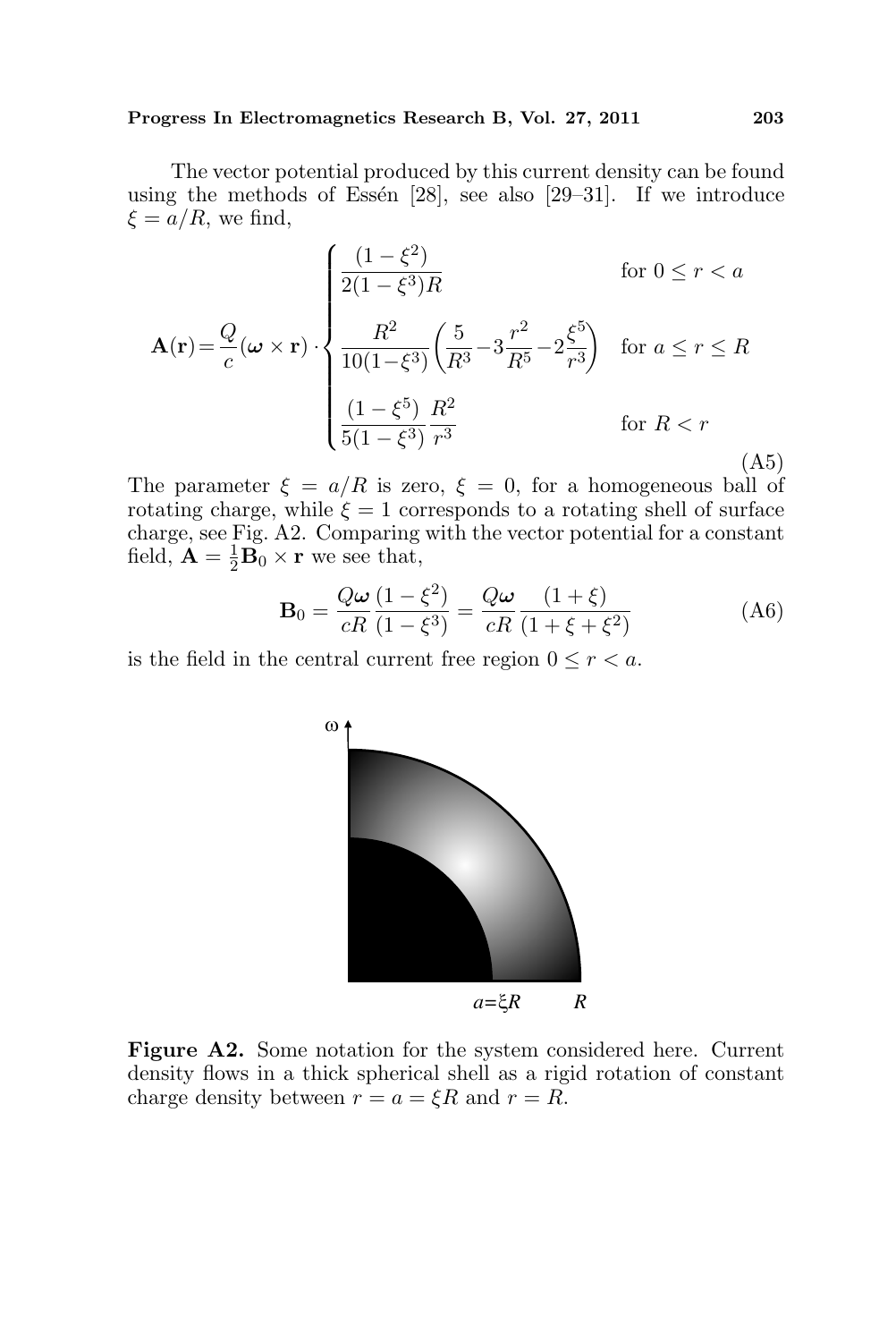### A.0.3. Magnetic Energy of Rotating Spherical Shell Current

We now calculate the magnetic energy of this system using the formula,

$$
E_m = \frac{1}{2c} \int \mathbf{j} \cdot \mathbf{A} \, dV.
$$
 (A7)

Performing the integration using spherical coordinates gives,

$$
E_m(\omega,\xi) = \left(\frac{R\omega}{c}\right)^2 \frac{Q^2}{R} f(\xi),\tag{A8}
$$

where,

$$
f(\xi) = \frac{2 + 4\xi + 6\xi^2 + 8\xi^3 + 10\xi^4 + 5\xi^5}{35(1 + \xi + \xi^2)^2},
$$
 (A9)

is a function of the dimensionless parameter  $\xi$ . Note that  $f(0) = 2/35$ , that  $f(1) = 1/9$ , and that  $f(\xi)$  is monotonically increasing, by a factor of almost 2 in the interval 0 to 1.

This expression for the energy is the Lagrangian form of a kinetic energy which depends on the generalized velocity  $\omega = \dot{\varphi}$ ,

$$
L_m(\dot{\varphi}, \xi) = \frac{R^2}{c^2} \frac{Q^2}{R} f(\xi) \dot{\varphi}^2.
$$
 (A10)

Since the generalized coordinate  $\varphi$  does not appear in the Lagrangian  $L_m$  the corresponding generalized momentum (the angular momentum),

$$
p_{\varphi} = \frac{\partial L_m}{\partial \dot{\varphi}} = 2 \frac{R^2}{c^2} \frac{Q^2}{R} f(\xi) \dot{\varphi}, \tag{A11}
$$

is a conserved quantity. The corresponding Hamiltonian, and relevant, expression for the magnetic energy is then  $H_m = p_\varphi \dot{\varphi} - L_m$ , expressed in terms of  $p_{\varphi}$ ,

$$
E_m(\xi) = H_m(p_\varphi, \xi) = \frac{c^2}{4} \frac{p_\varphi^2}{Q^2 f(\xi) R}.
$$
 (A12)

The function  $1/f(\xi)$  is plotted in Fig. A3. We now consider the two energy expressions (A10) and (A12) separately.

Case of constant current: We first consider the case that the current,  $I = Q\omega/2\pi$ , is constant. Changing  $\xi$  then means changing the conductor geometry while keeping a constant total current, or, equivalently, angular velocity  $\omega = \dot{\varphi}$ . One might regard the total current as flowing in a continuum of circular wires. Changing  $\xi$  from zero to one means changing the distribution of these circular wires from a bulk distribution in the sphere to a pure surface distribution, while maintaining constant current. According to a result by Greiner [32] a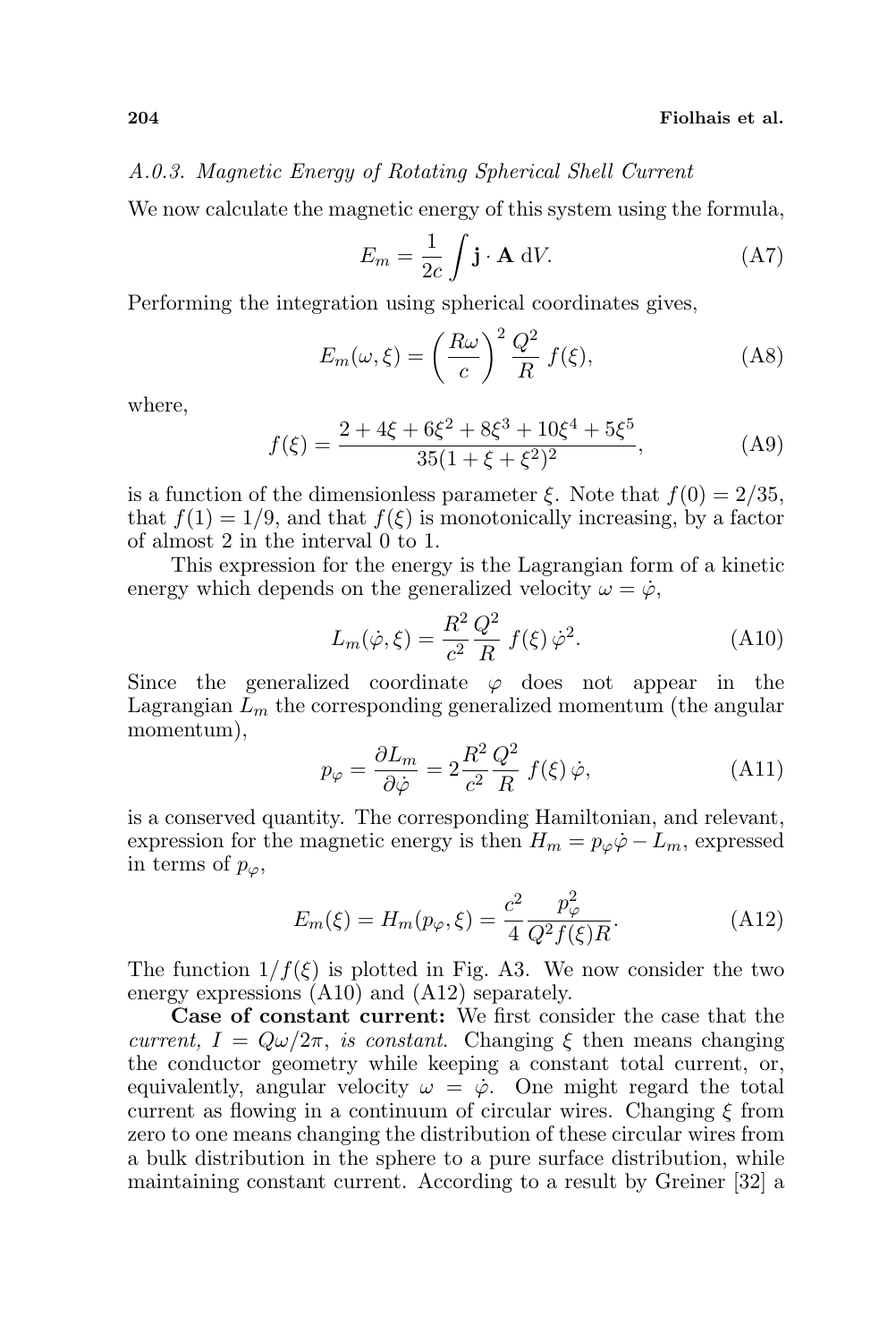system will tend to maximize its magnetic energy when the conductor geometry changes while currents are kept constant. This has also been discussed in Essén [26]. In conclusion, if currents are kept constant the magnetic energy (A10) will tend (thermodynamically) to a stable equilibrium with at a maximum value and we note that this corresponds to a pure surface current  $\xi = 1$ .

Case of constant angular momentum: Assume now that we pass to the Hamiltonian (canonical) formalism. Thermodynamically this type of system should tend to minimize its phase space energy (A12) in accordance with ordinary Maxwell-Boltzmann statistical mechanics. As a function of  $\xi$  this Hamiltonian form of the energy  $E_m(\xi)$  clearly has a minimum at  $\xi = 1$ , see Fig. A3, corresponding to pure surface current. In this case, therefore, there will be current density only on the surface in the energy minimizing state. This is in accordance with our minimum magnetic energy theorem. It is notable that both the assumption of constant current and the assumption of constant angular momentum lead to a pure surface current density as the stable equilibrium.



**Figure A3.** A graph of the function  $1/f(\xi)$  which is proportional to the Hamiltonian form of the magnetic energy (A12) of our model system. Note that  $\xi = 0$  corresponds to volume (bulk) current and  $\xi = 1$  to pure surface current.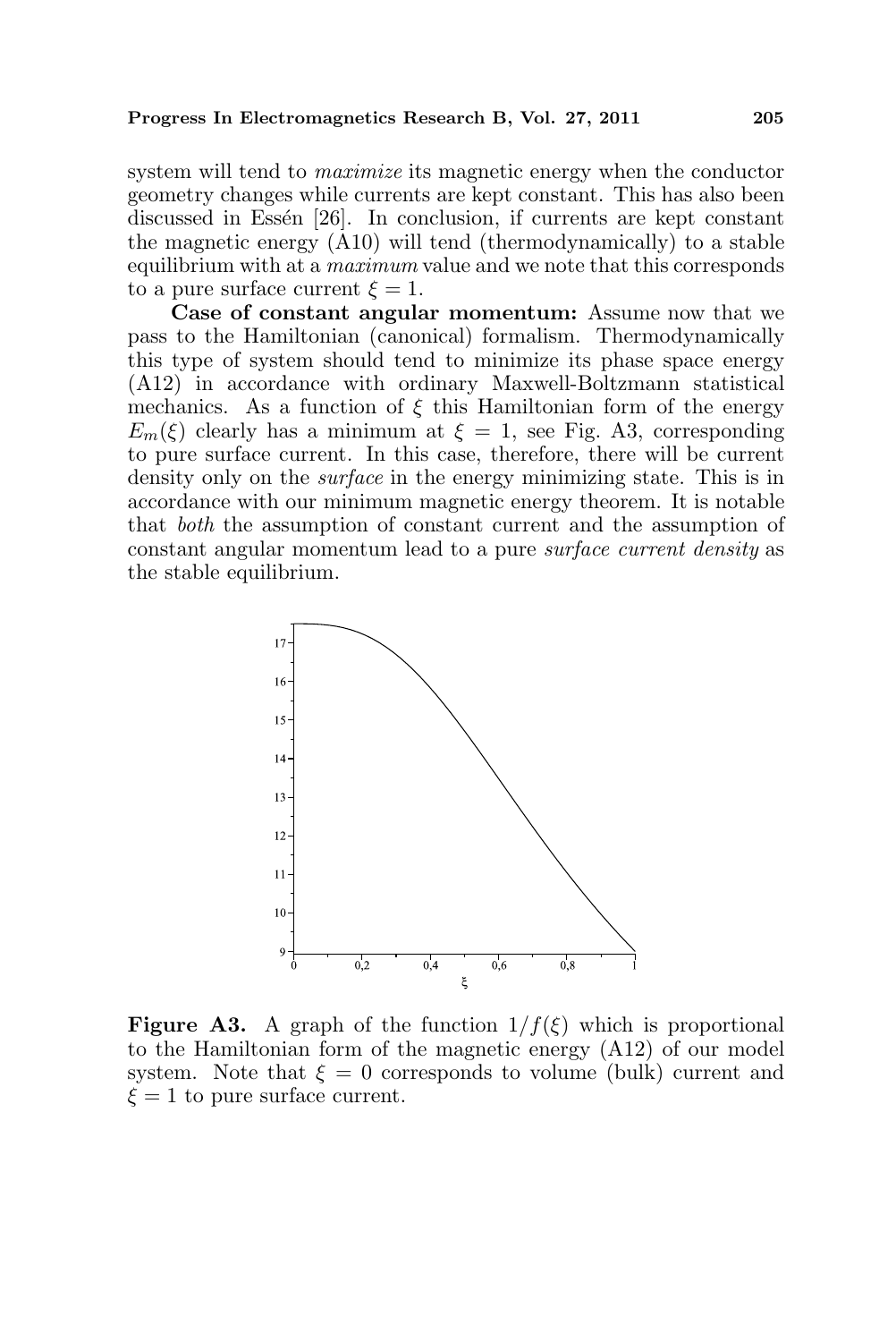## APPENDIX B. EXPLICIT SOLUTIONS WITH MINIMUM MAGNETIC ENERGY

To further illustrate our theorem we present here three explicit solutions for current distributions and magnetic fields that minimize the magnetic energy. We do not repeat the solution for a torus since it is a bit lengthy and has been published several times already, probably first by Fock [33], but, independently, several times since then, see, e.g., [34–39]. Karlsson [12], however, was probably the first to notice that the solution minimizes magnetic energy for constant flux. Dolecek and de Launay [15] verified experimentally that a type I superconducting torus behaves exactly as the corresponding classical perfectly diamagnetic system for field strength below the critical field. Here we treat three cases all involving a constant external field. For a cylinder, perpendicular to the field, and for a sphere, analytical solutions are found. Finally, for a cube with a space diagonal parallel to the field, we present a numerical solution.

## B.0.4. Cylinder in External Perpendicular Magnetic Field

Consider an infinite cylindrical ideal conductor with radius  $R$  in a external constant perpendicular magnetic field. To get the vector potential one must solve the following differential equation,

$$
\nabla \times \mathbf{B} = \nabla \times (\nabla \times \mathbf{A}) = 0.
$$
 (B1)

To solve this one should look for the symmetries of the system. We assume that the external constant magnetic field points in the  $y$ direction and that the cylinder axis coincides with the z-axis. There will then be no dependence on the *z*-coordinate so the magnetic field is,  $\overline{a}$ 

$$
\mathbf{B} = \frac{1}{\rho} \frac{\partial A_z}{\partial \varphi} \hat{\boldsymbol{\rho}} - \frac{\partial A_z}{\partial \rho} \hat{\boldsymbol{\varphi}} + \frac{1}{\rho} \left( \frac{\partial}{\partial \rho} (\rho A_{\varphi}) - \frac{\partial A_{\rho}}{\partial \varphi} \right) \hat{\mathbf{z}}.
$$
 (B2)

Moreover, due to the symmetry of the system, the z-component of the magnetic field must be zero,

$$
\frac{\partial}{\partial \rho}(\rho A_{\varphi}) - \frac{\partial A_{\rho}}{\partial \varphi} = 0.
$$
 (B3)

These assumptions and constraints transform Equation (B1) into,

$$
\nabla \times \mathbf{B} = -\left(\frac{1}{\rho^2} \frac{\partial^2 A_z}{\partial \varphi^2} + \frac{\partial^2 A_z}{\partial \rho^2} + \frac{1}{\rho} \frac{\partial A_z}{\partial \rho}\right) \hat{\mathbf{z}} = 0
$$
 (B4)

which simply is Laplace equation in cylindrical coordinates  $(\rho, \varphi, z)$ .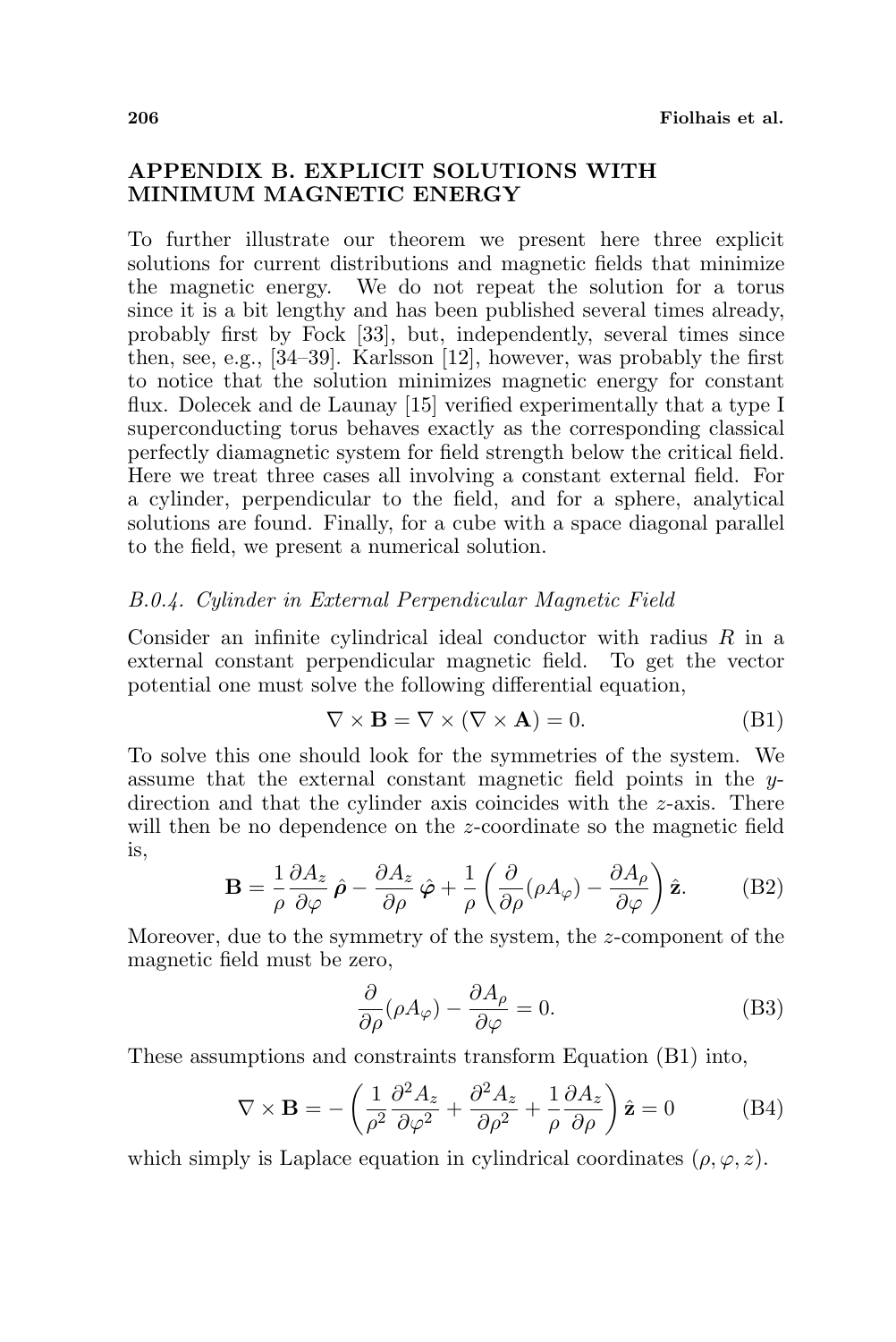#### Progress In Electromagnetics Research B, Vol. 27, 2011 207

Before writing down the general solution, let us consider the boundary conditions. As  $\rho \to \infty$ , the magnetic field must approach the external one:  $\mathbf{B}_0 = B_0 \hat{\mathbf{y}} = B_0 (\hat{\boldsymbol{\varphi}} \cos \varphi + \hat{\boldsymbol{\rho}} \sin \varphi)$ . Furthermore, since the magnetic field is zero inside the perfect conductor, one concludes from Equation (B2) that the vector potential vector must be constant inside the cylinder. Therefore, the solution is,

$$
A_z = \text{const.} + B_0 \left(\frac{R^2}{\rho} - \rho\right) \cos \varphi, \tag{B5}
$$

for  $\rho > R$ . The magnetic field outside the cylinder becomes,

$$
\mathbf{B} = \hat{\boldsymbol{\rho}} B_0 \left( 1 - \frac{R^2}{\rho^2} \right) \sin \varphi + \hat{\boldsymbol{\varphi}} B_0 \left( 1 + \frac{R^2}{\rho^2} \right) \cos \varphi, \quad \text{(B6)}
$$

which implies that,

$$
\mathbf{B}(\rho = R) = 2B_0 \cos \varphi \hat{\boldsymbol{\varphi}} \tag{B7}
$$

The magnetic field on the cylinder's surface determines the surface current according to Equation (26), so we get,

$$
\mathbf{k} = \frac{c}{2\pi} B_0 \cos \varphi \hat{\mathbf{z}}.\tag{B8}
$$

The total current obtained through integration of the surface current is zero as expected, otherwise the energy would diverge. A more detailed analysis on this problem can be found in [40].

### B.0.5. Superconducting Sphere in Constant Magnetic Field

Similar calculations can be performed for a superconducting sphere with radius  $R$  in a constant external magnetic field pointing in the direction of the z-axis. As for the cylinder case, Equation (B1) is considerately simplified using the symmetries of the system. Since the external constant magnetic field points along the z-axis, there won't be any dependence on the  $\varphi$  coordinate and the magnetic field along this coordinate must be zero. Therefore, the magnetic field simplifies to,

$$
\mathbf{B} = \frac{1}{r \sin \theta} \frac{\partial}{\partial \theta} \left( A_{\varphi} \sin \theta \right) \hat{\mathbf{r}} - \frac{1}{r} \frac{\partial}{\partial r} \left( A_{\varphi} r \right) \hat{\theta},\tag{B9}
$$

where we use spherical coordinates r,  $\theta$ ,  $\varphi$ . Again, using these assumptions and constraints Equation (B1) becomes,

$$
\nabla \times \mathbf{B} = -\frac{1}{r} \left[ \frac{\partial}{\partial r} \left( \frac{\partial}{\partial r} \left( r A_{\varphi} \right) \right) + \frac{1}{r} \frac{\partial}{\partial \theta} \left( \frac{1}{\sin \theta} \frac{\partial}{\partial \theta} \left( A_{\varphi} \sin \theta \right) \right) \right] \hat{\varphi} = 0
$$
\n(B10)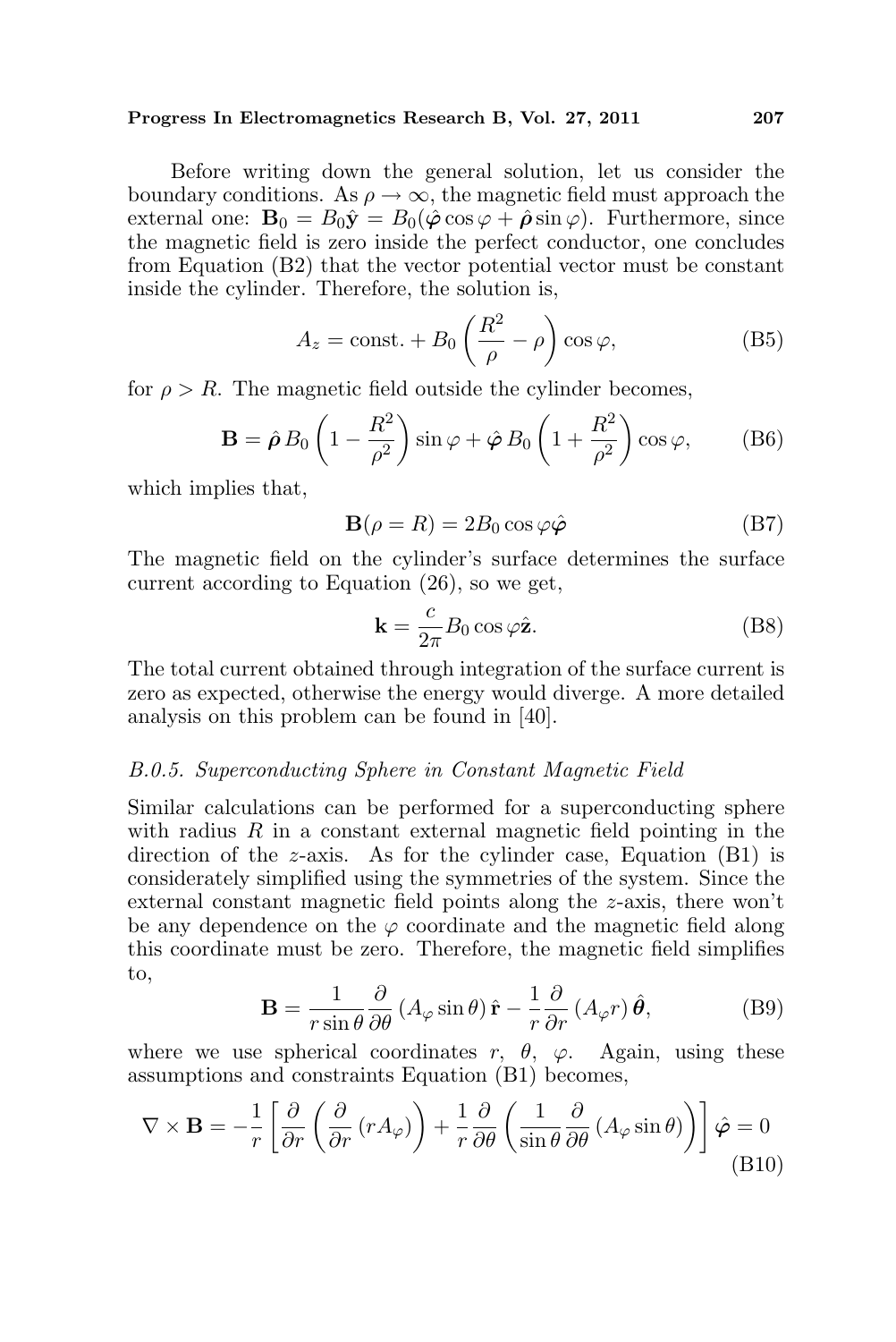Since the magnetic field is zero inside the sphere, Equation (B9) implies that the vector potential has the form,

$$
A_{\varphi}(r < R) = \frac{C}{r \sin \theta},
$$
 (B11)

where  $C$  is a constant. To prevent the vector potential from diverging at  $r = 0$  and  $\theta = 0$ , the constant C must be zero. Furthermore, as  $r \to \infty$ , the magnetic field must go to the external field,  $\mathbf{B}_0 = B_0 \hat{\mathbf{z}} =$  $B_0(\hat{\mathbf{r}}\cos\theta - \boldsymbol{\theta}\sin\theta)$ . Therefore, the solution of Equation (B10) for this case is,  $\overline{a}$  $\mathbf{r}$ 

$$
A_{\varphi}(r > R) = \frac{B_0}{2} \left( r - \frac{R^3}{r^2} \right) \sin \theta, \tag{B12}
$$

which leads to the following magnetic field outside the sphere,

$$
\mathbf{B} = \hat{\mathbf{r}} B_0 \left( 1 - \frac{R^3}{r^3} \right) \cos \theta - \hat{\boldsymbol{\theta}} B_0 \left( 1 + \frac{1}{2} \frac{R^3}{r^3} \right) \sin \theta.
$$
 (B13)

The magnetic field at the sphere surface is thus,

$$
\mathbf{B} = -\frac{3}{2}B_0 \sin \theta \hat{\boldsymbol{\theta}}.
$$
 (B14)

One notes that this is the same field as that of Section 3.2 at the surface of the inner sphere when energy is minimized.

Using Equation (26), the surface current density becomes,

$$
\mathbf{k} = -\frac{3c}{8\pi} B_0 \sin \theta \hat{\boldsymbol{\varphi}}.\tag{B15}
$$

Unlike the infinite cylinder in a perpendicular external field, the sphere must have a total non-zero electric current,  $I = \frac{3c}{4\pi} R B_0$ , to keep the magnetic field from entering. A similar approach to this problem can be found in [41].

#### B.0.6. Perfectly Conducting Cube in Constant Magnetic Field

Starting from the magnetic energy functional we have made finite element calculations of the current and magnetic field produced when a perfectly conducting cube is placed in a (previously) constant field. The constant external field is produced by given currents on the surface of a sphere that encloses the cube, as in Section 3.1. The cube is placed inside this sphere with one of its space diagonals parallel to the external field. The calculations verify the results of the variational principle: current density and magnetic field become zero inside the cube and the surface current density adjusts to achieve this. In Figures B1 and B2, we show results for the current distribution of the surface of the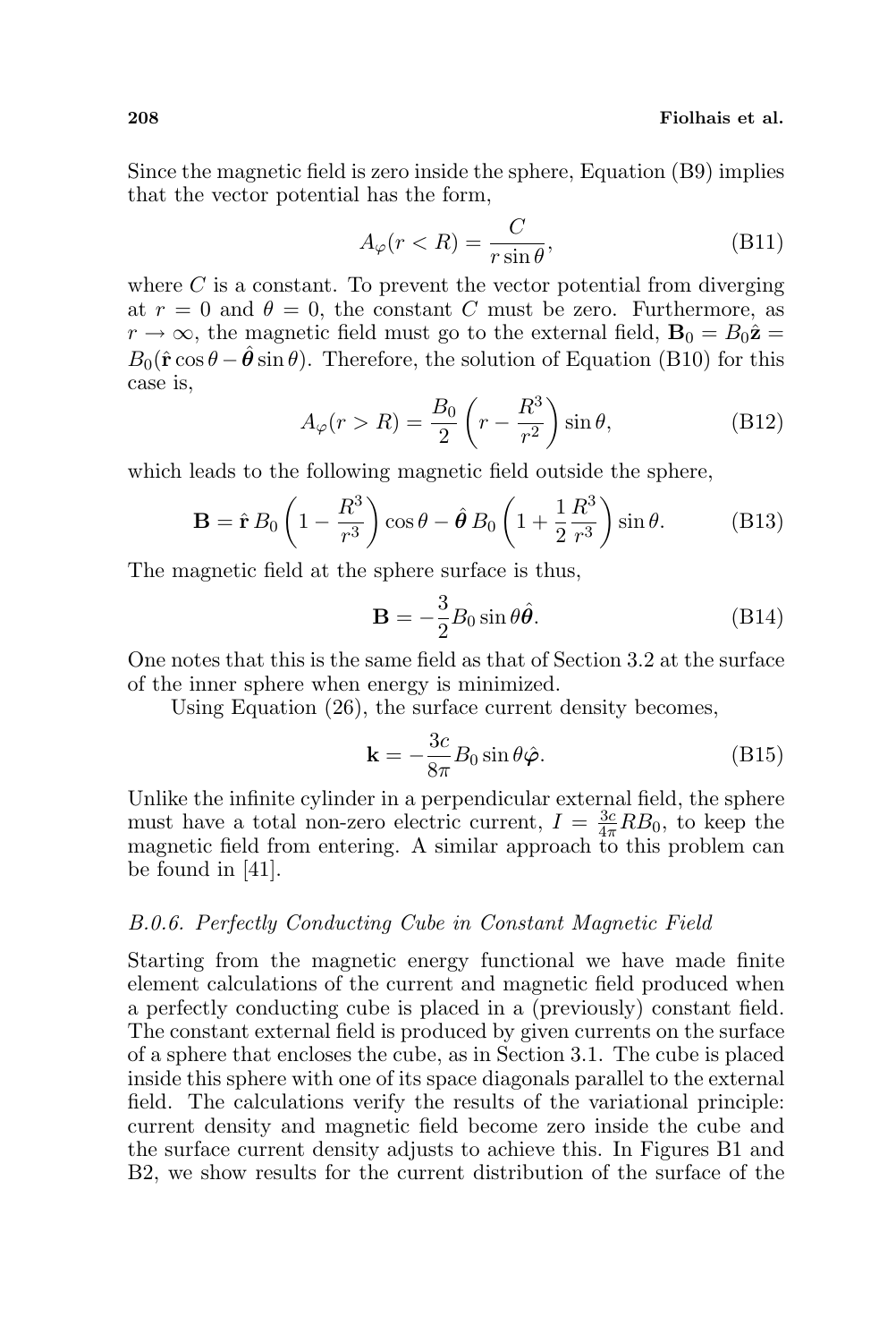

Figure B1. Result of finite element calculation of the current distribution on an ideally conducting cube in a constant magnetic field. The external field is along a space diagonal of the cube and points up from the figure. The current is on the surface and is indicated by arrowheads.

Figure B2. Same as Figure B1 but with a sideways view of the cube. The current is seen to concentrate along the edges that form a closed path round the cube. The induced surface current expels the external field from the interior of the cube.

cube as seen first from the top (the direction of the external field) and then from the side. One observes that the current density concentrates along the edges that form a closed path round the cube.

We also calculated the magnetic flux through the circular surface enclosed by the equator of the enclosing sphere, which we take to have radius  $R = 1$  and to produce the constant magnetic field  $B_e = 1$  in the interior, when empty. For this case the flux becomes,

$$
\Phi_0 = B_e \pi R^2 = \pi \approx 3.1416 \tag{B16}
$$

When an ideally conducting sphere of volume  $V = 1$ , i.e., radius  $a = \sqrt[3]{\frac{3}{4a}}$  $\frac{3}{4\pi}$ , is placed inside (as in Section 3) the flux is reduced to,  $\sqrt{2}$ 

$$
\Phi_{\rm sp} = \pi \left( 1 - \frac{3}{4\pi} \right) \approx 2.3916 \tag{B17}
$$

When the sphere is replaced by a cube of volume  $V = 1$  and a space diagonal parallel to the external fields we find the magnetic flux,

$$
\Phi_{\rm cu} \approx 2.2733\tag{B18}
$$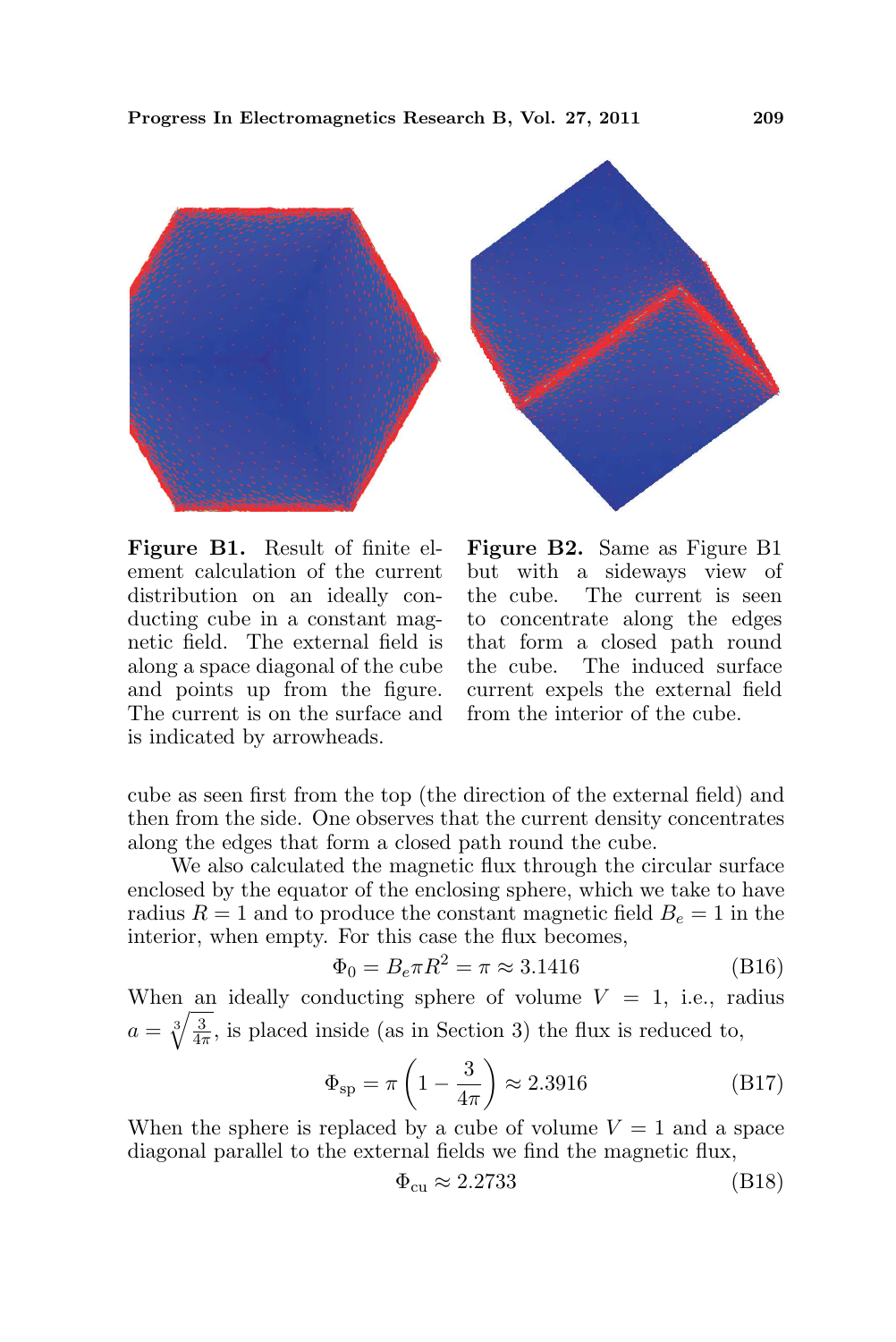numerically. One notes that such a cube excludes more flux than a sphere of the same volume.

#### REFERENCES

- 1. Carr, Jr., W. J., "Macroscopic theory of superconductors," Phys. Rev. B, Vol. 23, 3208–3212, 1981.
- 2. Jackson, J. D., *Classical Electrodynamics*, 3rd edition, John Wiley & Sons, New York, 1999.
- 3. Coulson, C. A., Electricity, 3rd edition, Oliver and Boyd, Edinburgh, 1953.
- 4. Panofsky, W. K. H. and M. Phillips, Classical Electricity and Magnetism, 2nd edition, Dover, New York, 2005.
- 5. Landau, L. D. and E. M. Lifshitz, Electrodynamics of Continuous Media, 2nd edition, Butterworth-Heinemann, Oxford, 1984.
- 6. Bakhoum, E. G., "Proof of Thomson's theorem of electrostatics," J. Electrostatics, Vol. 66, 561–563, 2008.
- 7. Kovetz, A., Electromagnetic Theory, Oxford University Press, Oxford, 2000.
- 8. Sancho, M., J. L. Sebastián, and V. Giner, "Distribution of charges on conductors and Thomson's theorem," Eng. Sci. Educ. J., Vol. 10, 26–30, 2001.
- 9. Donolato, C., "An application of Thomson's theorem to the determination of induced charge density," Eur. J. Phys., Vol. 24, L1–L4, 2003.
- 10. Brito, L. and M. Fiolhais, "Energetics of charge distributions," Eur. J. Phys., Vol. 23, 427–431, 2002.
- 11. Sancho, M., J. L. Sebastián, S. Muñoz, and J. M. Miranda, "Computational method in electrostatics based on monte carlo energy minimization," IEE Proc., Sci. Meas. Technol., Vol. 148, 121–124, 2009.
- 12. Karlsson, P. W., "Inductance inequalities for ideal conductors," Arch. f. Elektrotech., Vol. 67, 29–33, 1984.
- 13. Badía-Majós, A., "Understanding stable levitation of superconductors from intermediate electromagnetics," Am. J. Phys., Vol. 74, 1136–1142, 2006.
- 14. McAllister, I. W., "Surface current density K: An introduction," IEEE Trans. Elect. Insul., Vol. 26, 416–417, 1991.
- 15. Dolecek, R. L. and J. de Launay, "Conservation of flux by a superconducting torus," Phys. Rev., Vol. 78, 58–60, 1950.
- 16. Hehl, F. W. and Y. N. Obukhov, "Dimensions and units in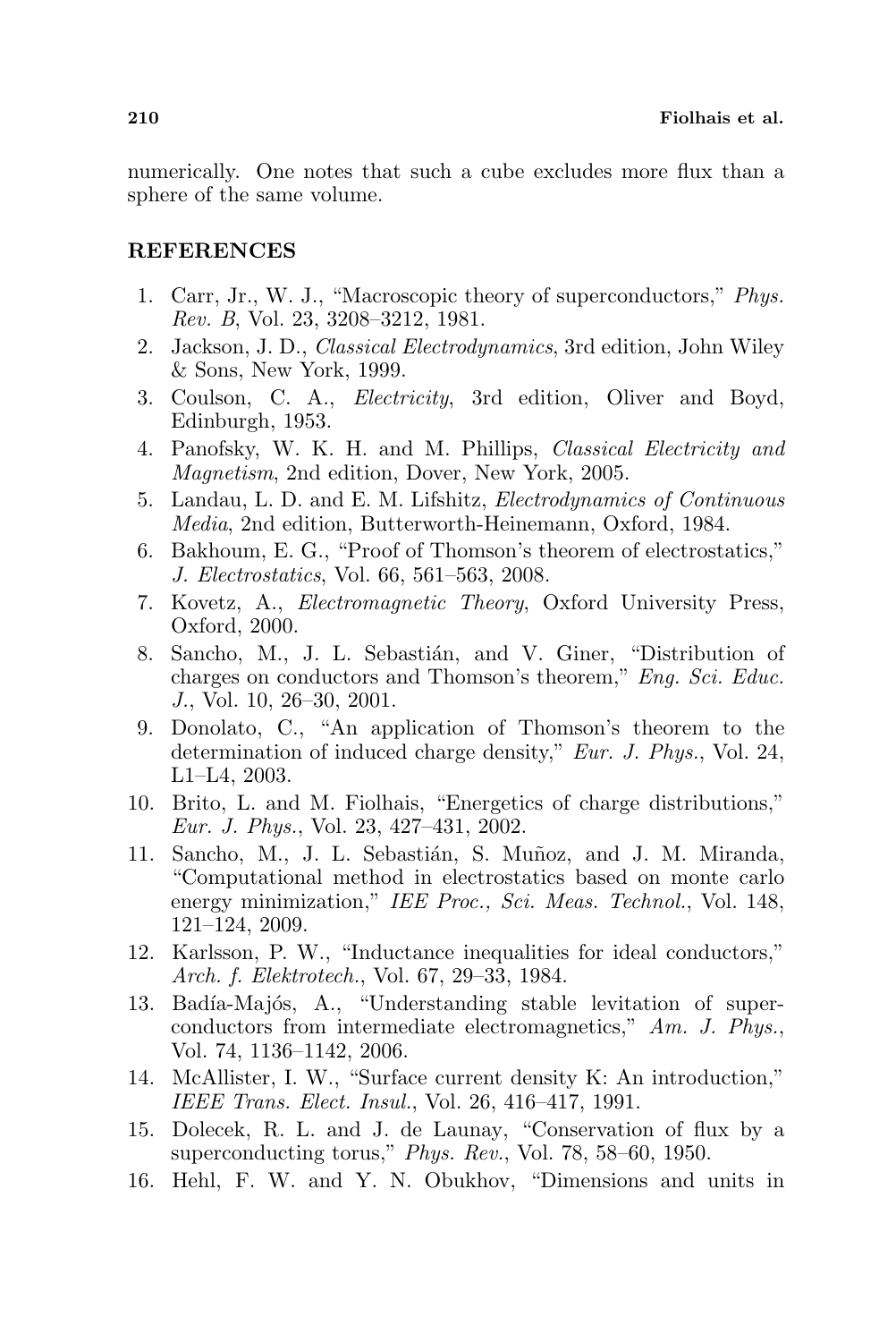electrodynamics," Gen. Relativ. Gravit., Vol. 37, 733–749, USA, 2005.

- 17. Landau, L. D. and E. M. Lifshitz, The Classical Theory of Fields, 4th edition, Pergamon, Oxford, 1975.
- 18. London, F. and H. London, "The electromagnetic equations of the supraconductor," Proc. Roy. Soc. A, Vol. 149, 71–88, 1935.
- 19. Badía-Majós, A., J. F. Cariñena, and C. López, "Geometric treatment of electromagnetic phenomena in conducting materials: variational principles," J. Phys. A: Math. Gen., Vol. 39, 14699– 14726, 2006.
- 20. Woltjer, L., "A theorem on force-free magnetic fields," Proc. Nat. Acad. Sci., Vol. 44, 489–491, 1958.
- 21. Griffiths, D. J., Introduction to Electrodynamics, 3rd edition, Prentice Hall, New Jersey, 1999.
- 22. Meissner, W. and R. Ochsenfeld, "Ein neuer Effekt bei eintritt der Supraleitfähigkeit," Naturwiss., Vol. 21, 787–788, 1933.
- 23. Hirsch, J. E., "Charge expulsion, spin Meissner effect, and charge inhomogeneity in superconductors," J. Supercond. Nov. Magn., Vol. 22, 131–139, 2009.
- 24. Forrest, A. M., "Meissner and Ochsenfeld revisited," Eur. J. Phys., Vol. 4, 117–120, 1983. Comments on and translation into English of Meissner and Ochsenfeld.
- 25. Alfvén, H. and C.-G. Fälthammar, Cosmical Electrodynamics, 2nd edition, Oxford University Press, Oxford, 1963.
- 26. Essén, H., "From least action in electrodynamics to magnetomechanical energy," Eur. J. Phys., Vol. 30, 515–539, 2009.
- 27. Gorter, C. J. and H. Casimir, "On supraconductivity I," Physica, Vol. 1, 306–320, 1934.
- 28. Essén, H., "Magnetic fields, rotating atoms, and the origin of diamagnetism," Phys. Scr., Vol. 40, 761–767, 1989.
- 29. Essén, H., "Darwin magnetic interaction energy and its macroscopic consequences," Phys. Rev. E, Vol. 53, 5228–5239, 1996.
- 30. Essén, H., "Magnetic dynamics of simple collective modes in a two-sphere plasma model," Phys. of Plasmas, Vol. 12, 122101–1– 7, 2005.
- 31. Essén, H., "Electrodynamic model connecting superconductor" response to magnetic field and to rotation," Eur. J. Phys., Vol. 26, 279–285, 2005.
- 32. Greiner, W., Classical Electrodynamics, Springer, New York, 1998.